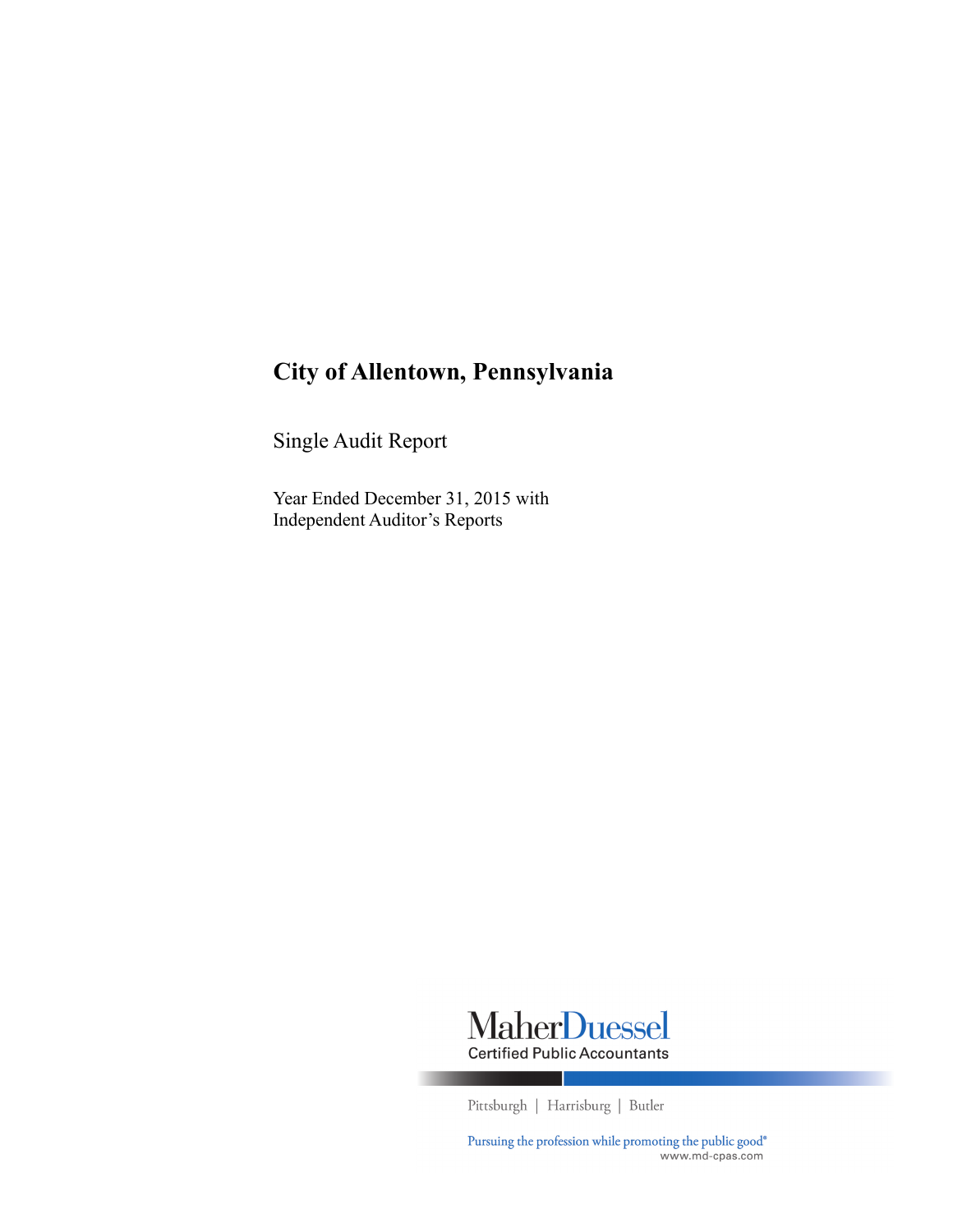# YEAR ENDED DECEMBER 31, 2015

# TABLE OF CONTENTS

| Independent Auditor's Report on Internal Control over Financial<br>Reporting and on Compliance and Other Matters Based on an<br>Audit of Financial Statements Performed in Accordance with |                |
|--------------------------------------------------------------------------------------------------------------------------------------------------------------------------------------------|----------------|
| Government Auditing Standards                                                                                                                                                              | 1              |
| Independent Auditor's Report on Compliance for Each Major<br>Program and on Internal Control over Compliance Required by                                                                   |                |
| the Uniform Guidance                                                                                                                                                                       | 3              |
| Schedule of Expenditures of Federal Awards                                                                                                                                                 | $\overline{7}$ |
| Notes to Schedule of Expenditures of Federal Awards                                                                                                                                        | 12             |
| Schedule of Findings and Questioned Costs                                                                                                                                                  | 13             |
| Summary Schedule of Prior Audit Findings                                                                                                                                                   | 19             |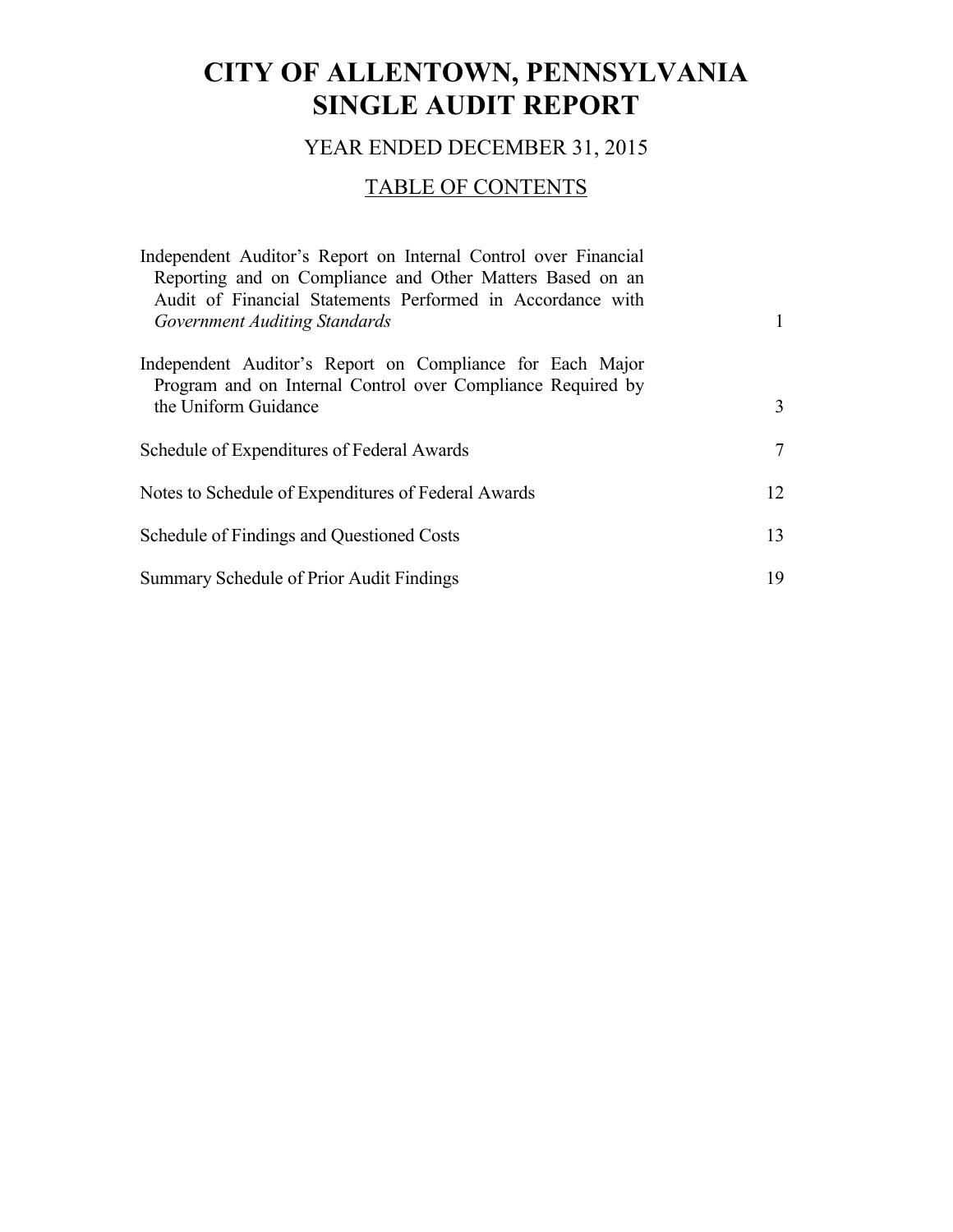

Pittsburgh 503 Martindale Street Suite 600 Pittsburgh, PA 15212 Main 412.471.5500 Fax 412.471.5508

**Harrisburg** 3003 North Front Street Suite 101 Harrisburg, PA 17110 Main 717,232,1230 Fax 717.232.8230

Butler 112 Hollywood Drive Suite 204 Butler, PA 16001 Main 724.285.6800 Fax 724.285.6875

### Independent Auditor's Report on Internal Control over Financial Reporting and on Compliance and Other Matters Based on an Audit of Financial Statements Performed in Accordance with *Government Auditing Standards*

The Honorable Ed Pawlowski, Mayor, and Members of City Council City of Allentown, Pennsylvania

We have audited, in accordance with the auditing standards generally accepted in the United States of America and the standards applicable to financial audits contained in *Government Auditing Standards* issued by the Comptroller General of the United States, the financial statements of the governmental activities, the business-type activities, the aggregate discretely presented component units, each major fund, and the aggregate remaining fund information of the City of Allentown, Pennsylvania (City), as of and for the year ended December 31, 2015, and the related notes to the financial statements, which collectively comprise the City's basic financial statements, and have issued our report thereon dated June 28, 2016. Our report includes a reference to other auditors who audited the financial statements of the Redevelopment Authority of the City of Allentown and the Allentown Parking Authority, as described in our report on the City's financial statements. This report does not include the results of the other auditors' testing of internal control over financial reporting or compliance and other matters that are reported on separately by those auditors. The financial statements of the Redevelopment Authority of the City of Allentown and the Allentown Parking Authority were not audited in accordance with *Government Auditing Standards* and, accordingly, this report does not include reporting on internal control over financial reporting or instances of reportable noncompliance associated with the Redevelopment Authority of the City of Allentown and the Allentown Parking Authority.

### **Internal Control over Financial Reporting**

In planning and performing our audit of the financial statements, we considered the City's internal control over financial reporting (internal control) to determine the audit procedures that are appropriate in the circumstances for the purpose of expressing our opinions on the financial statements, but not for the purpose of expressing an opinion on the effectiveness of the City's internal control. Accordingly, we do not express an opinion on the effectiveness of the City's internal control.

A deficiency in internal control exists when the design or operation of a control does not allow management or employees, in the normal course of performing their assigned functions, to prevent, or detect and correct, misstatements on a timely basis. A material weakness is a deficiency, or a combination of deficiencies, in internal control such that there is a reasonable possibility that a material misstatement of the entity's financial statements will not be prevented, or detected and corrected on a timely basis. A significant deficiency is a deficiency,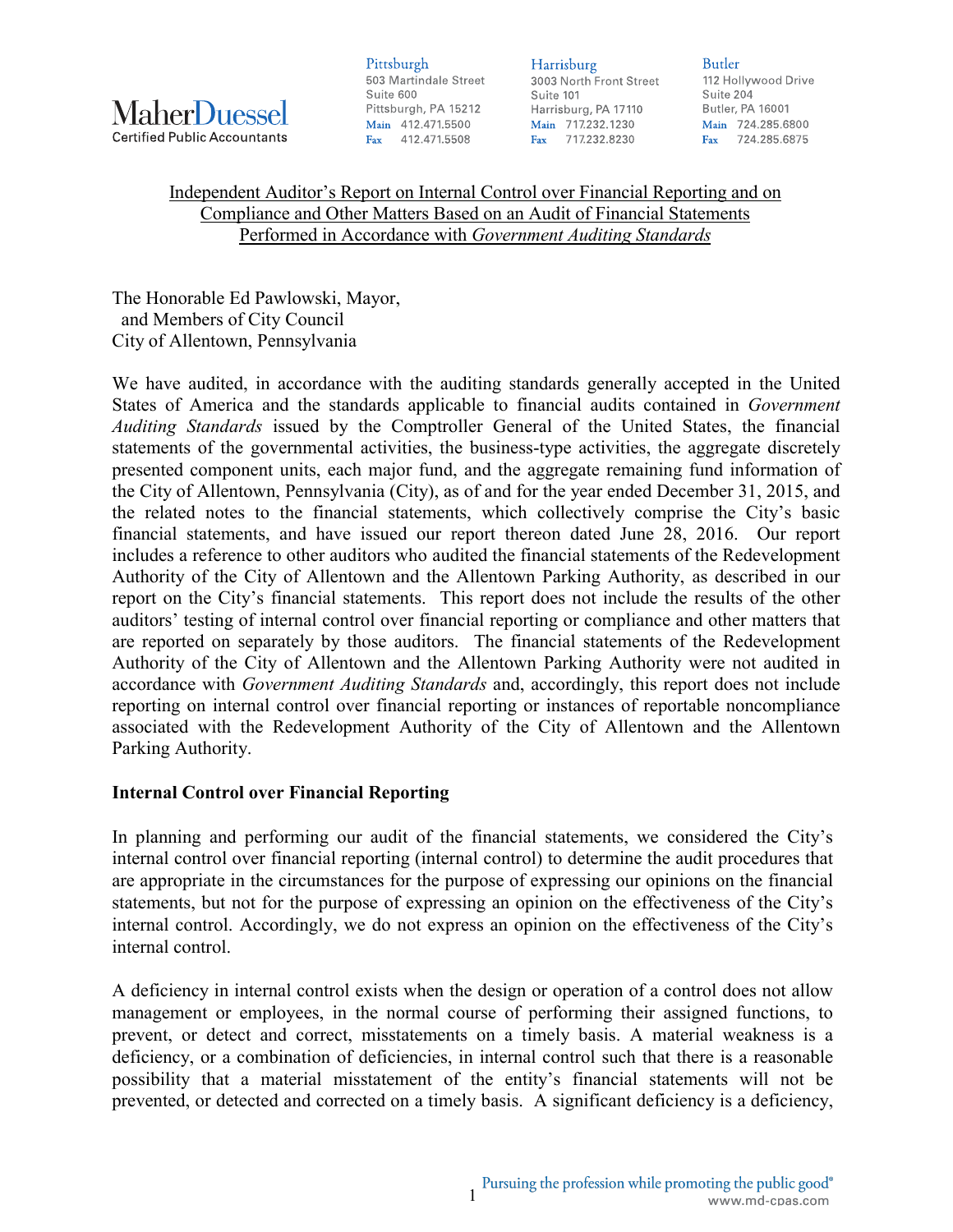The Honorable Ed Pawlowski, Mayor, and Members of City Council City of Allentown, Pennsylvania Independent Auditor's Report on Internal Control over Financial Reporting

or a combination of deficiencies, in internal control that is less severe than a material weakness, yet important enough to merit attention by those charged with governance.

Our consideration of internal control was for the limited purpose described in the first paragraph of this section and was not designed to identify all deficiencies in internal control that might be material weaknesses or significant deficiencies and, therefore, material weaknesses or significant deficiencies may exist that were not identified. We did identify certain deficiencies in internal control, described in the accompanying schedule of findings and questioned costs as Findings 2015-001 and 2015-002, that we considered to be material weaknesses.

#### **Compliance and Other Matters**

As part of obtaining reasonable assurance about whether the City's financial statements are free from material misstatement, we performed tests of its compliance with certain provisions of laws, regulations, contracts, and grant agreements, noncompliance with which could have a direct and material effect on the determination of financial statement amounts. However, providing an opinion on compliance with those provisions was not an objective of our audit and, accordingly, we do not express such an opinion. The results of our tests disclosed an instance of noncompliance or other matter that is required to be reported under *Government Auditing Standards* and which is described in the accompanying schedule of findings and questioned costs as Finding 2015-002.

#### **City's Responses to Findings**

The City's responses to the findings identified in our audit are described in the accompanying schedule of findings and questioned costs. The City's responses were not subjected to the auditing procedures applied in the audit of the financial statements and, accordingly, we express no opinion on them.

#### **Purpose of this Report**

The purpose of this report is solely to describe the scope of our testing of internal control and compliance and the results of that testing, and not to provide an opinion on the effectiveness of the entity's internal control or on compliance. This report is an integral part of an audit performed in accordance with *Government Auditing Standards* in considering the entity's internal control and compliance. Accordingly, this communication is not suitable for any other purpose.

*Maher Duessel*

Harrisburg, Pennsylvania June 28, 2016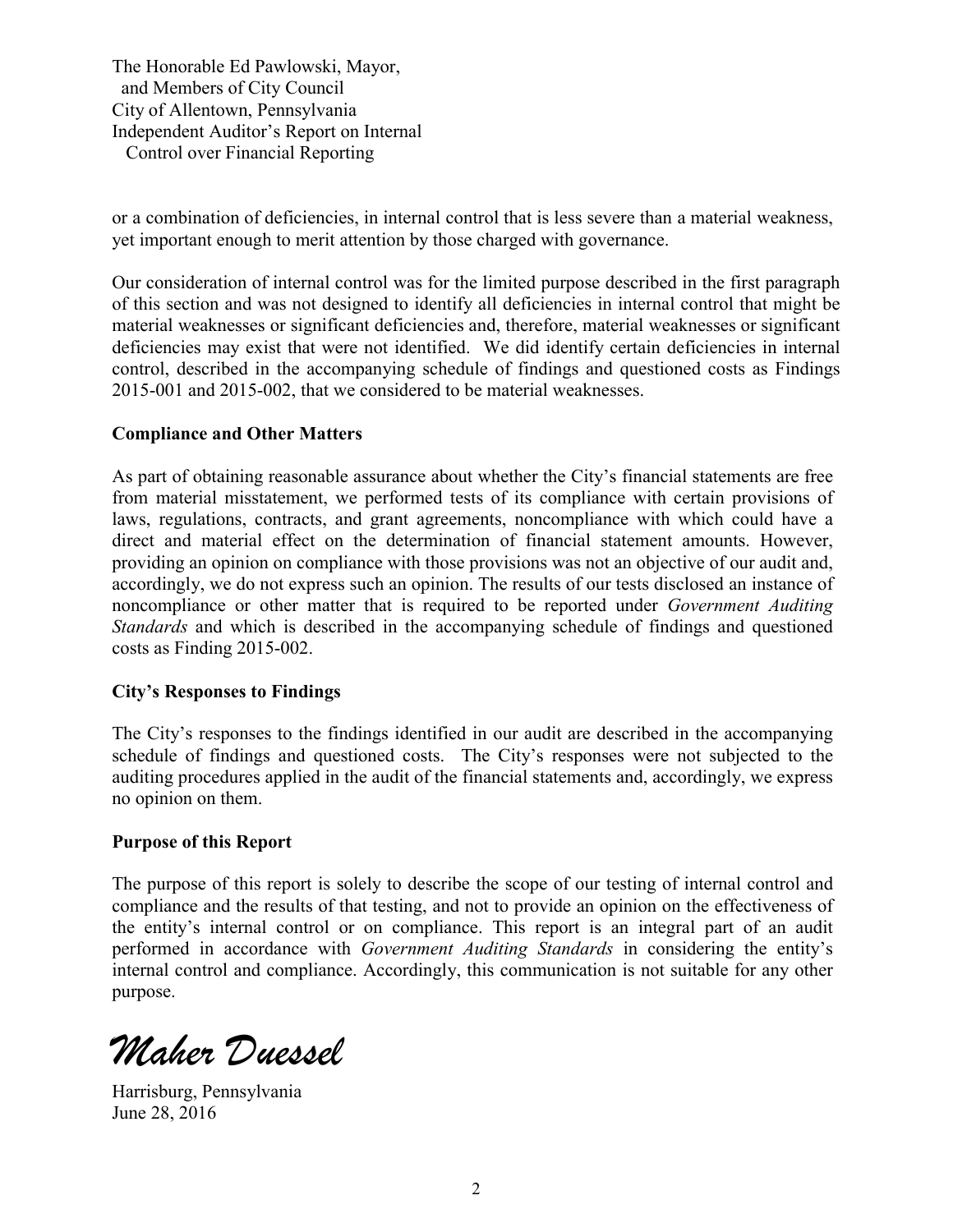

Pittsburgh 503 Martindale Street Suite 600 Pittsburgh, PA 15212 Main 412.471.5500 Fax 412.471.5508

Harrisburg 3003 North Front Street Suite 101 Harrisburg, PA 17110 Main 717.232.1230 Fax 717.232.8230

Butler 112 Hollywood Drive Suite 204 Butler, PA 16001 Main 724,285,6800 Fax 724.285.6875

## Independent Auditor's Report on Compliance for Each Major Program and on Internal Control over Compliance Required by the Uniform Guidance

The Honorable Ed Pawlowski, Mayor, and Members of City Council City of Allentown, Pennsylvania

### **Report on Compliance for Each Major Federal Program**

We have audited the City of Allentown, Pennsylvania's (City) compliance with the types of compliance requirements described in the Office of Management and Budget (OMB) *Compliance Supplement* that could have a direct and material effect on each of the City's major federal programs for the year ended December 31, 2015. The City's major federal programs are identified in the summary of auditor's results section of the accompanying schedule of findings and questioned costs.

### *Management's Responsibility*

Management is responsible for compliance with the requirements of federal statutes, regulations, and the terms and conditions of its federal awards applicable to its federal programs.

### *Auditor's Responsibility*

Our responsibility is to express an opinion on compliance for each of the City's major federal programs based on our audit of the types of compliance requirements referred to above. We conducted our audit of compliance in accordance with auditing standards generally accepted in the United States of America; the standards applicable to financial audits contained in *Government Auditing Standards*, issued by the Comptroller General of the United States; and the audit requirements of Title 2 U.S. *Code of Federal Regulations* Part 200, *Uniform Administrative Requirements, Cost Principles, and Audit Requirements for Federal Awards* (Uniform Guidance). Those standards and the Uniform Guidance require that we plan and perform the audit to obtain reasonable assurance about whether noncompliance with the types of compliance requirements referred to above that could have a direct and material effect on a major federal program occurred. An audit includes examining, on a test basis, evidence about the City's compliance with those requirements and performing such other procedures as we considered necessary in the circumstances.

We believe that our audit provides a reasonable basis for our opinion on compliance for each major federal program. However, our audit does not provide a legal determination of the City's compliance.

3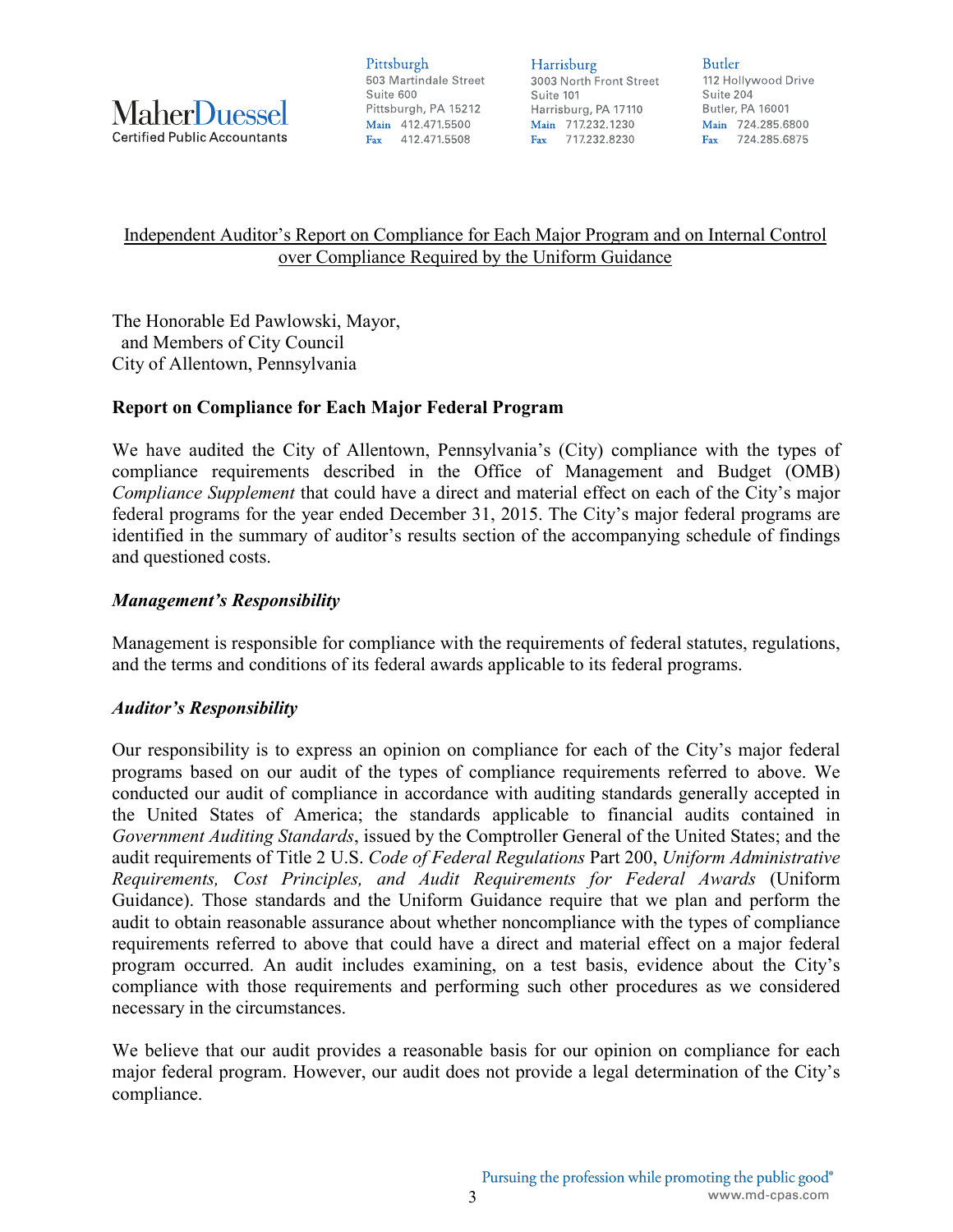The Honorable Ed Pawlowski, Mayor, and Members of City Council City of Allentown, Pennsylvania Independent Auditor's Report on Compliance for Each Major Program

## *Basis for Qualified Opinion on Highway Planning and Construction and Community Development Block Grants/Entitlement Grants*

As described in the accompanying schedule of findings and questioned costs, the City did not comply with requirements regarding the following:

|           |        |                                     | Compliance              |
|-----------|--------|-------------------------------------|-------------------------|
| Finding # | CFDA#  | <b>Program (or Cluster) Name</b>    | Requirement             |
| 2015-003  | 20.205 | Highway Planning and Construction   | Cash Management         |
| 2015-004  | 14.218 | Community Development Block Grants/ | Earmarking              |
|           |        | <b>Entitlement Grants</b>           |                         |
| 2015-005  | 14.218 | Community Development Block Grants/ | Reporting – Section 3   |
|           |        | <b>Entitlement Grants</b>           | <b>Summary Report</b>   |
| 2015-006  | 14.218 | Community Development Block Grants/ | Reporting – Federal     |
|           |        | <b>Entitlement Grants</b>           | <b>Financial Report</b> |

Compliance with such requirements is necessary, in our opinion, for the City to comply with the requirements applicable to those programs.

## *Qualified Opinion on Highway Planning and Construction and Community Development Block Grants/Entitlement Grants*

In our opinion, except for the noncompliance described in the Basis for Qualified Opinion paragraph, the City complied, in all material respects, with the types of compliance requirements referred to above that could have a direct and material effect on its Highway Planning and Construction program and Community Development Block Grants/Entitlement Grants program for the year ended December 31, 2015.

### *Unmodified Opinion on the Other Major Federal Program*

In our opinion, the City complied, in all material respects, with the types of compliance requirements referred to above that could have a direct and material effect on its other major federal program identified in the summary of auditor's results section of the accompanying schedule of findings and questioned costs for the year ended December 31, 2015.

### *Other Matter*

The City's responses to the noncompliance findings identified in our audit are described in the accompanying schedule of findings and questioned costs. The City's responses were not subjected to the auditing procedures applied in the audit of compliance and, accordingly, we express no opinion on the responses.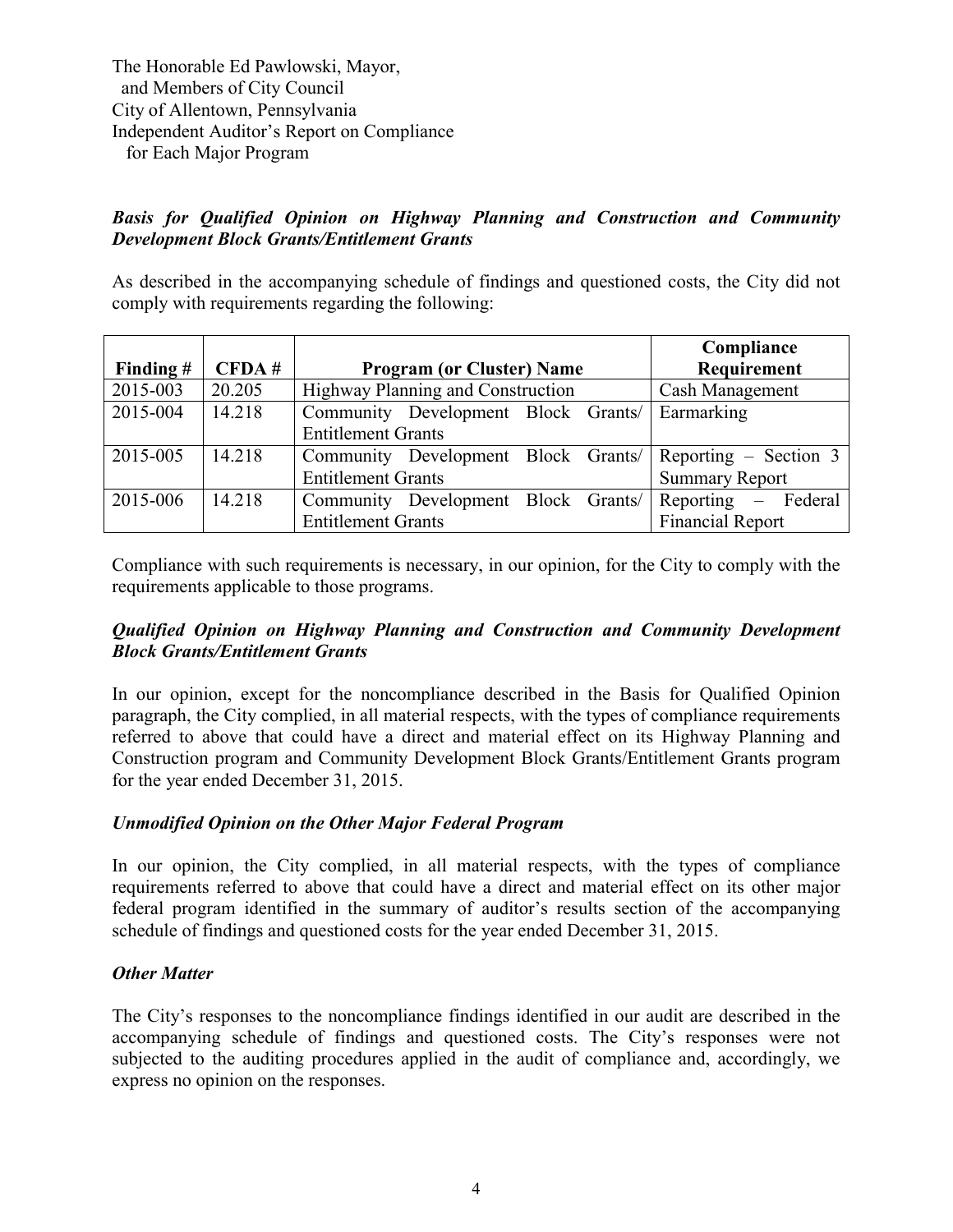The Honorable Ed Pawlowski, Mayor, and Members of City Council City of Allentown, Pennsylvania Independent Auditor's Report on Compliance for Each Major Program

### **Report on Internal Control over Compliance**

Management of the City is responsible for establishing and maintaining effective internal control over compliance with the types of compliance requirements referred to above. In planning and performing our audit of compliance, we considered the City's internal control over compliance with the types of requirements that could have a direct and material effect on each major federal program to determine the auditing procedures that are appropriate in the circumstances for the purpose of expressing an opinion on compliance for each major federal program and to test and report on internal control over compliance in accordance with the Uniform Guidance, but not for the purpose of expressing an opinion on the effectiveness of internal control over compliance. Accordingly, we do not express an opinion on the effectiveness of the City's internal control over compliance.

A deficiency in internal control over compliance exists when the design or operation of a control over compliance does not allow management or employees, in the normal course of performing their assigned functions, to prevent, or detect and correct, noncompliance with a type of compliance requirement of a federal program on a timely basis. A material weakness in internal control over compliance is a deficiency, or combination of deficiencies, in internal control over compliance, such that there is a reasonable possibility that material noncompliance with a type of compliance requirement of a federal program will not be prevented, or detected and corrected, on a timely basis. A significant deficiency in internal control over compliance is a deficiency, or a combination of deficiencies, in internal control over compliance with a type of compliance requirement of a federal program that is less severe than a material weakness in internal control over compliance, yet important enough to merit attention by those charged with governance.

Our consideration of internal control over compliance was for the limited purpose described in the first paragraph of this section and was not designed to identify all deficiencies in internal control over compliance that might be material weaknesses or significant deficiencies and, therefore, material weaknesses or significant deficiencies may exist that were not identified. We identified certain deficiencies in internal control over compliance, as described in the accompanying schedule of findings and questioned costs as Findings 2015-003, 2015-004, 2015- 005, and 2015-006, that we consider to be material weaknesses.

The City's responses to the internal control over compliance findings identified in our audit are described in the accompanying schedule of findings and questioned costs. The City's responses were not subjected to the auditing procedures applied in the audit of compliance and, accordingly, we express no opinion on the responses.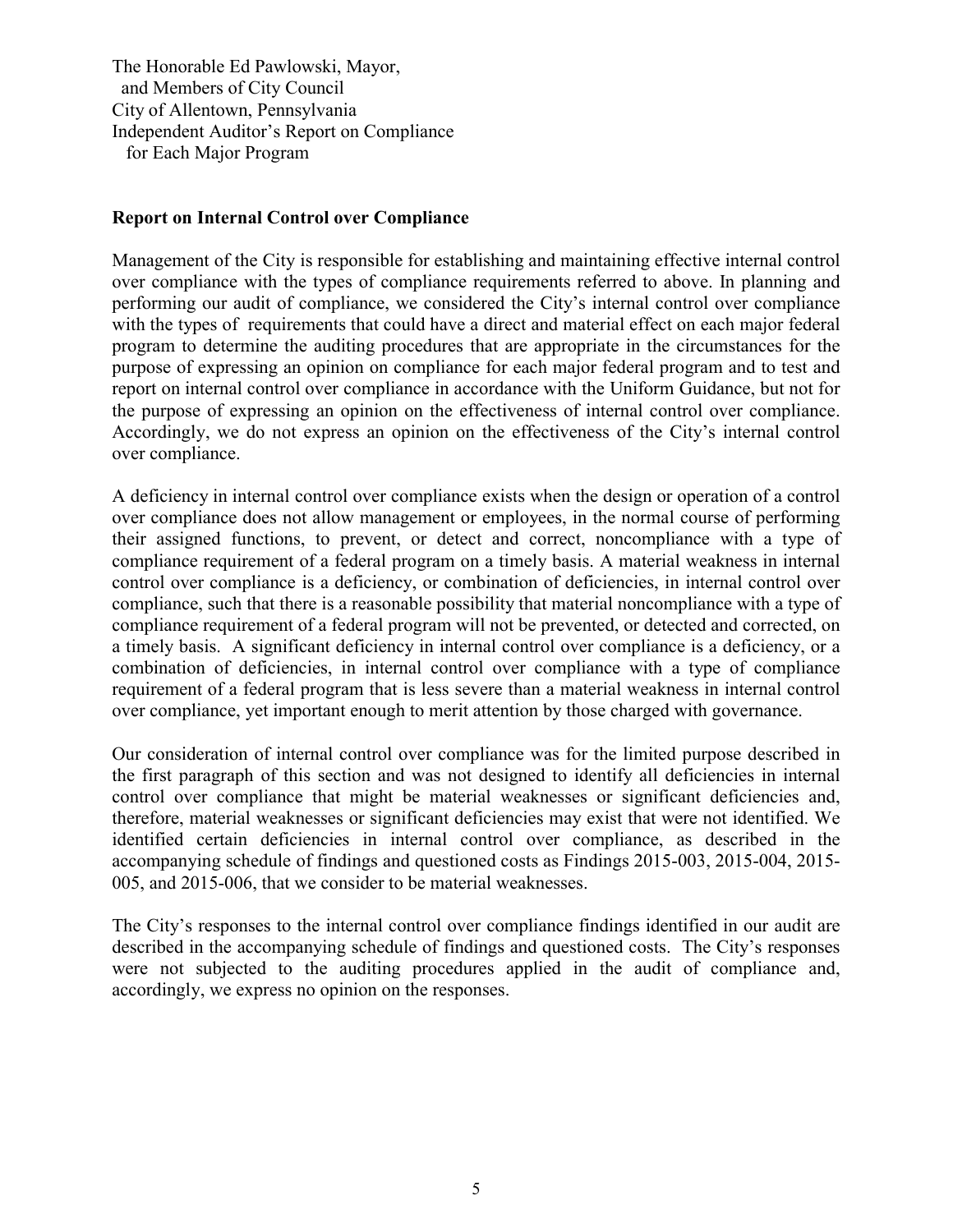The Honorable Ed Pawlowski, Mayor, and Members of City Council City of Allentown, Pennsylvania Independent Auditor's Report on Compliance for Each Major Program

### **Report on Schedule of Expenditures of Federal Awards Required by the Uniform Guidance**

We have audited the financial statements of the governmental activities, the business-type activities, the aggregate discretely presented component units, each major fund, and the aggregate remaining fund information of the City as of and for the year ended December 31, 2015, and the related notes to the financial statements, which collectively comprise the City's basic financial statements. We have issued our report thereon dated June 28, 2016, which contained unmodified opinions on those financial statements. We did not audit the financial statements of the Redevelopment Authority of the City of Allentown or the Allentown Parking Authority. Our audit was conducted for the purpose of forming opinions on the financial statements that collectively comprise the basic financial statements. The accompanying schedule of expenditures of federal awards is presented for purposes of additional analysis as required by the Uniform Guidance and is not a required part of the basic financial statements. Such information is the responsibility of management and was derived from and relates directly to the underlying accounting and other records used to prepare the basic financial statements. The information has been subjected to the auditing procedures applied in the audit of the financial statements and certain additional procedures, including comparing and reconciling such information directly to the underlying accounting and other records used to prepare the basic financial statements or to the basic financial statements themselves, and other additional procedures in accordance with auditing standards generally accepted in the United States of America. In our opinion, the schedule of expenditures of federal awards is fairly stated in all material respects in relation to the basic financial statements as a whole.

The purpose of this report on internal control over compliance is solely to describe the scope of our testing of internal control over compliance and the results of that testing based on the requirements of the Uniform Guidance. Accordingly, this report is not suitable for any other purpose.

*Maher Duessel*

Harrisburg, Pennsylvania June 28, 2016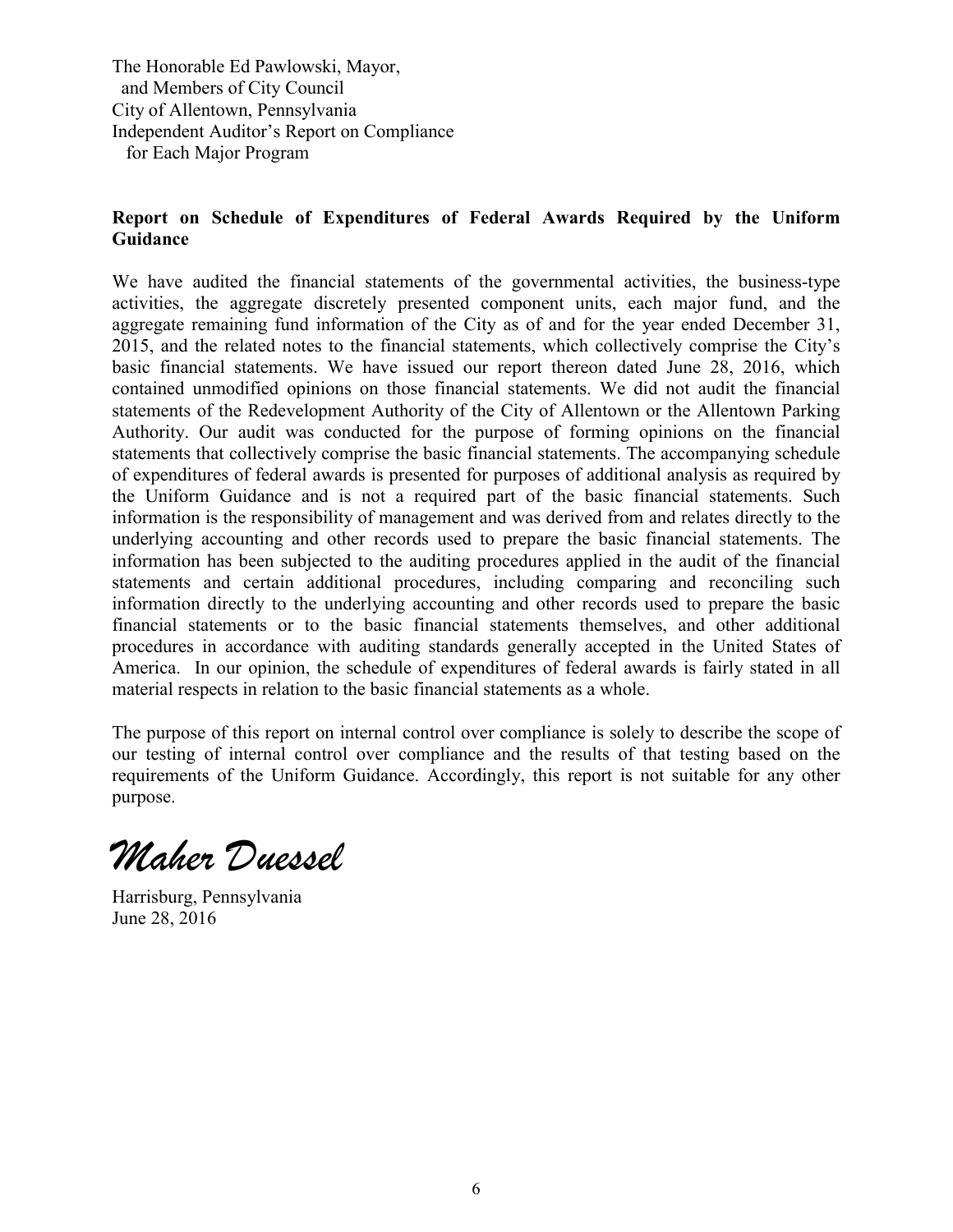# **SINGLE AUDIT REPORT CITY OF ALLENTOWN, PENNSYLVANIA**

# SCHEDULE OF EXPENDITURES OF FEDERAL AWARDS

# YEAR ENDED DECEMBER 31, 2015

|                                                            |                                  |                                            | (Accrued)<br>Unearned              |                              |                                  | (Accrued)<br>Unearned              |                                    |
|------------------------------------------------------------|----------------------------------|--------------------------------------------|------------------------------------|------------------------------|----------------------------------|------------------------------------|------------------------------------|
| Federal Grantor/Pass-through Grantor/Program Title         | Federal<br><b>CFDA</b><br>Number | Grant/<br>Pass-Through<br>Grantor's Number | Revenue at<br>December 31.<br>2014 | Federal<br>Grant<br>Receipts | Federal<br>Grant<br>Expenditures | Revenue at<br>December 31.<br>2015 | Passed Through<br>to Subrecipients |
| U.S. Department of Housing and Urban Development:          |                                  |                                            |                                    |                              |                                  |                                    |                                    |
| Community Development Block Grants/Entitlement Grants      | 14.218                           | B-11-MC-42-0002                            | \$                                 | -S                           | 3,305<br>-S                      | $(3,305)$ \$<br><sup>S</sup>       |                                    |
| Community Development Block Grants/Entitlement Grants      | 14.218                           | B-12-MC-42-0002                            | (42, 416)                          | 504,818                      | 61,532                           | 400,870                            | 48,158                             |
| Community Development Block Grants/Entitlement Grants      | 14.218                           | B-13-MC-42-0002                            | (384, 048)                         | 460,292                      | 221,550                          | (145,306)                          | 51,635                             |
| Community Development Block Grants/Entitlement Grants      | 14.218                           | B-14-MC-42-0002                            |                                    |                              | 1,139,216                        | (1,139,216)                        | 303,548                            |
| Community Development Block Grants/Entitlement Grants      | 14.218                           | B-15-MC-42-0002                            |                                    | 9,587                        | 288,639                          | (279, 052)                         | 8,000                              |
| Subtotal 14.218                                            |                                  |                                            | (426, 464)                         | 974,697                      | 1,714,242                        | (1,166,009)                        | 411,341                            |
| <b>Emergency Solutions Grant Program</b>                   | 14.231                           | E-12-MC-42-0011                            |                                    | 1,045                        |                                  | 1,045                              |                                    |
| <b>Emergency Solutions Grant Program</b>                   | 14.231                           | E-13-MC-42-0011                            |                                    | 23,856                       | 12,802                           | 11,054                             | 12,361                             |
| <b>Emergency Solutions Grant Program</b>                   | 14.231                           | E-14-MC-42-0011                            | (14, 103)                          | 152,522                      | 169,985                          | (31, 566)                          | 160,627                            |
| Subtotal 14.231                                            |                                  |                                            | (14, 103)                          | 177,423                      | 182,787                          | (19, 467)                          | 172,988                            |
| HOME Investment Partnerships Program                       | 14.239                           | M-10-MC-42-0200                            | (235, 224)                         |                              |                                  | (235, 224)                         |                                    |
| HOME Investment Partnerships Program                       | 14.239                           | M-11-MC-42-0200                            | (10,656)                           |                              |                                  | (10,656)                           |                                    |
| HOME Investment Partnerships Program                       | 14.239                           | M-12-MC-42-0200                            | (21,400)                           | 70,461                       | 200,046                          | (150,985)                          | 200,046                            |
| <b>HOME</b> Investment Partnerships Program                | 14.239                           | M-13-MC-42-0200                            |                                    | 238,637                      |                                  | 238,637                            |                                    |
| Subtotal 14.239                                            |                                  |                                            | (267, 280)                         | 309,098                      | 200,046                          | (158, 228)                         | 200,046                            |
| Sustainable Communities Regional Planning Grant Program    | 14.703                           | PARIP0074-11                               | (216, 894)                         | 216,894                      |                                  |                                    |                                    |
| Lead-Based Paint Hazard Control in Privately Owned-Housing | 14.900                           | 4100059638                                 | (57, 190)                          | 57,190                       |                                  |                                    |                                    |
| Total U.S. Department of Housing and Urban                 |                                  |                                            |                                    |                              |                                  |                                    |                                    |
| Development                                                |                                  |                                            | (981, 931)                         | 1,735,302                    | 2,097,075                        | (1,343,704)                        | 784,375                            |
|                                                            |                                  |                                            |                                    |                              |                                  |                                    | (Continued)                        |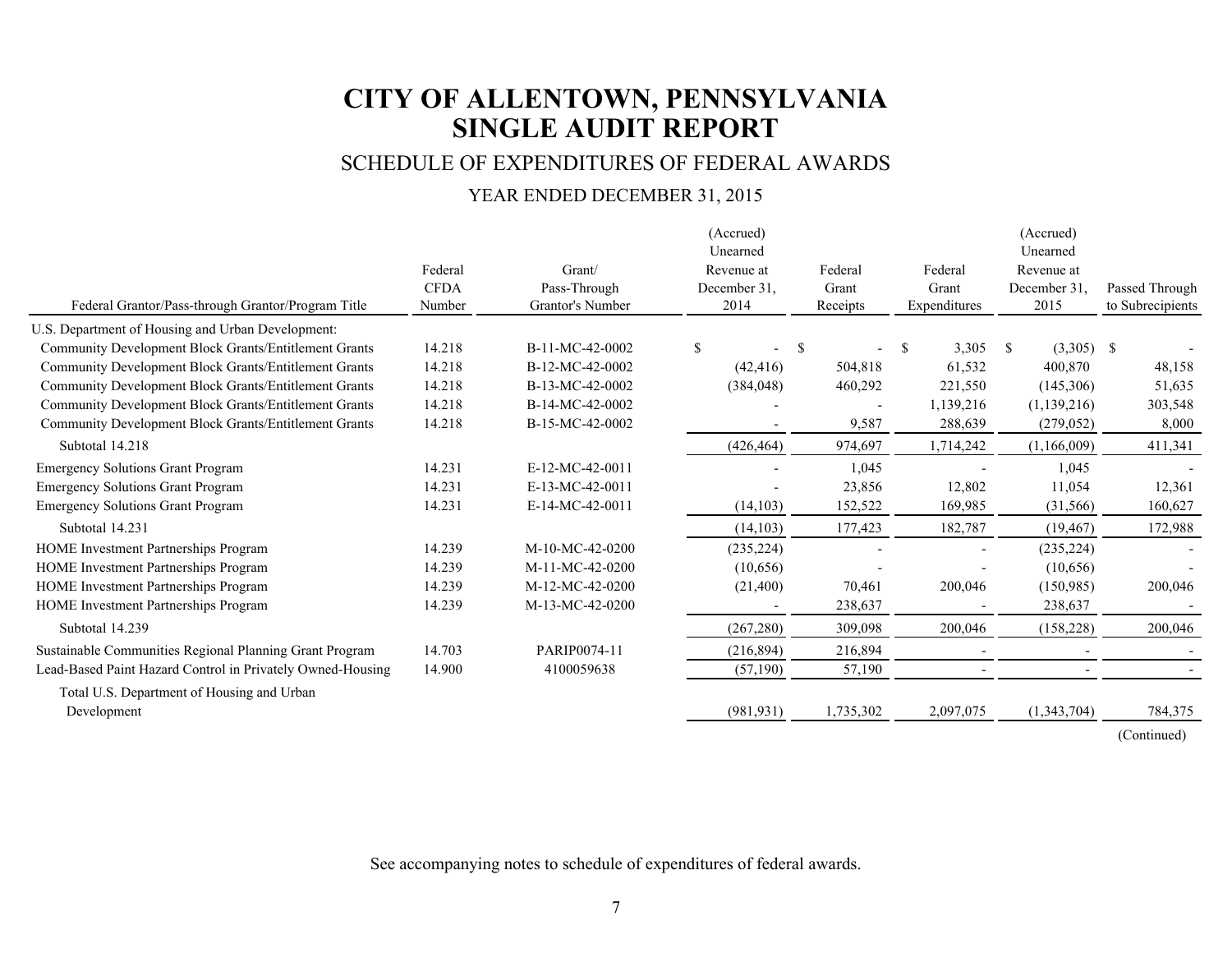# SCHEDULE OF EXPENDITURES OF FEDERAL AWARDS

#### YEAR ENDED DECEMBER 31, 2015 (Continued)

|                                                         | Federal<br><b>CFDA</b> | Grant/<br>Pass-Through | (Accrued)<br>Unearned<br>Revenue at<br>December 31, | Federal<br>Grant | Federal<br>Grant | (Accrued)<br>Unearned<br>Revenue at<br>December 31, | Passed Through   |
|---------------------------------------------------------|------------------------|------------------------|-----------------------------------------------------|------------------|------------------|-----------------------------------------------------|------------------|
| Federal Grantor/Pass-through Grantor/Program Title      | Number                 | Grantor's Number       | 2014                                                | Receipts         | Expenditures     | 2015                                                | to Subrecipients |
| U.S. Department of Interior:                            |                        |                        |                                                     |                  |                  |                                                     |                  |
| Passed through the Commonwealth of Pennsylvania,        |                        |                        |                                                     |                  |                  |                                                     |                  |
| Pennsylvania Historical and Museum Commission:          |                        |                        |                                                     |                  |                  |                                                     |                  |
| Historic Preservation Fund Grants-In-Aid                | 15.904                 | 42-14-121175           | (5, 333)                                            | 12,800           | 7,467            |                                                     |                  |
| Historic Preservation Fund Grants-In-Aid                | 15.904                 | 42-15-131238           |                                                     |                  | 4,711            | (4,711)                                             |                  |
| Total U.S. Department of Interior                       |                        |                        | (5, 333)                                            | 12,800           | 12,178           | (4,711)                                             |                  |
| U.S. Department of Justice:                             |                        |                        |                                                     |                  |                  |                                                     |                  |
| Public Safety Partnership and Community Policing Grants | 16.710                 | 2010-UM-WX-0269        | (56,508)                                            | 158,865          | 102,357          |                                                     |                  |
| Public Safety Partnership and Community Policing Grants | 16.710                 | 2011-UM-WX-0157        | (67,056)                                            | 721,408          | 677,166          | (22, 814)                                           |                  |
| Subtotal 16.710                                         |                        |                        | (123, 564)                                          | 880,273          | 779,523          | (22, 814)                                           |                  |
| Edward Byrne Memorial Justice Assistance Grant Program  | 16.738                 | 2013-DJ-BX-1021        |                                                     | 66,902           | 66,902           |                                                     |                  |
| Edward Byrne Memorial Justice Assistance Grant Program  | 16.738                 | 2014-DJ-BX-0793        | (8,971)                                             | 68,202           | 59,231           |                                                     |                  |
| Edward Byrne Memorial Justice Assistance Grant Program  | 16.738                 | 2015-DJ-BX-0718        |                                                     |                  | 58,050           | (58,050)                                            |                  |
| Subtotal 16.738                                         |                        |                        | (8,971)                                             | 135,104          | 184,183          | (58,050)                                            |                  |
| Total U.S. Department of Justice                        |                        |                        | (132, 535)                                          | 1,015,377        | 963,706          | (80, 864)                                           |                  |
|                                                         |                        |                        |                                                     |                  |                  |                                                     |                  |

(Continued)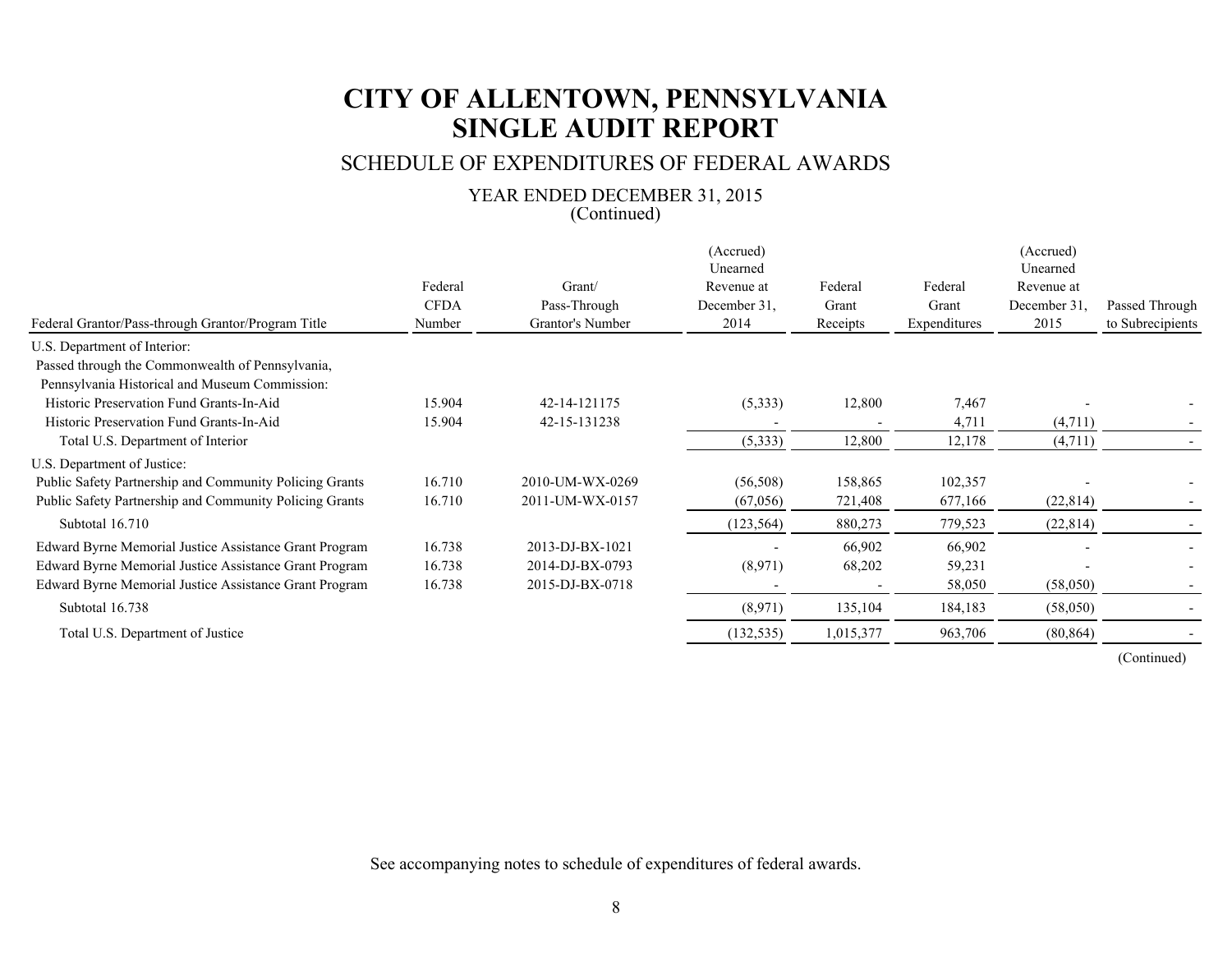# SCHEDULE OF EXPENDITURES OF FEDERAL AWARDS

#### YEAR ENDED DECEMBER 31, 2015 (Continued)

|                                                        |                                  |                                            | (Accrued)<br>Unearned              |                              |                                  | (Accrued)<br>Unearned              |                                    |
|--------------------------------------------------------|----------------------------------|--------------------------------------------|------------------------------------|------------------------------|----------------------------------|------------------------------------|------------------------------------|
| Federal Grantor/Pass-through Grantor/Program Title     | Federal<br><b>CFDA</b><br>Number | Grant/<br>Pass-Through<br>Grantor's Number | Revenue at<br>December 31.<br>2014 | Federal<br>Grant<br>Receipts | Federal<br>Grant<br>Expenditures | Revenue at<br>December 31.<br>2015 | Passed Through<br>to Subrecipients |
| U.S. Department of Transportation:                     |                                  |                                            |                                    |                              |                                  |                                    |                                    |
| Passed through the Commonwealth of Pennsylvania,       |                                  |                                            |                                    |                              |                                  |                                    |                                    |
| Pennsylvania Department of Transportation:             |                                  |                                            |                                    |                              |                                  |                                    |                                    |
| Highway Planning and Construction (Federal-Aid Highway |                                  |                                            |                                    |                              |                                  |                                    |                                    |
| Program)                                               | 20.205                           | 050270                                     | (252,959)                          | 277,831                      | 24,872                           |                                    |                                    |
| Highway Planning and Construction (Federal-Aid Highway |                                  |                                            |                                    |                              |                                  |                                    |                                    |
| Program)                                               | 20.205                           | 050278                                     | (1,051,398)                        | 9,477,005                    | 11,328,044                       | (2,902,437)                        |                                    |
| Highway Planning and Construction (Federal-Aid Highway |                                  |                                            |                                    |                              |                                  |                                    |                                    |
| Program)                                               | 20.205                           | 050286                                     | (293, 896)                         | 308,948                      | 15,837                           | (785)                              |                                    |
| Highway Planning and Construction (Federal-Aid Highway |                                  |                                            |                                    |                              |                                  |                                    |                                    |
| Program)                                               | 20.205                           | 057343                                     | (47, 736)                          | 667,953                      | 638,313                          | (18,096)                           |                                    |
| Highway Planning and Construction (Federal-Aid Highway |                                  |                                            |                                    |                              |                                  |                                    |                                    |
| Program)                                               | 20.205                           | 057416                                     |                                    | 11,455                       | 11,455                           |                                    |                                    |
| Subtotal 20.205                                        |                                  |                                            | (1,645,989)                        | 10,743,192                   | 12,018,521                       | (2,921,318)                        |                                    |
| Alcohol Impaired Driving Countermeasures:              |                                  |                                            |                                    |                              |                                  |                                    |                                    |
| <b>Incentive Grants</b>                                | 20.601                           | IPD-2014-Allentown-00046                   | (4,029)                            | 4,029                        |                                  |                                    |                                    |
| <b>Incentive Grants</b>                                | 20.601                           | IPD-2015-Allentown-00030                   |                                    | 5,862                        | 9,125                            | (3,263)                            |                                    |
| Subtotal 20.601                                        |                                  |                                            | (4,029)                            | 9,891                        | 9,125                            | (3,263)                            |                                    |
| <b>Technical Assistance Grants</b>                     | 20.710                           | DTPH56-12-G-PHPT02                         | 4,110                              |                              | 4,110                            |                                    |                                    |
| <b>Technical Assistance Grants</b>                     | 20.710                           | DTPH56-14-G-PPT06                          |                                    | 50,000                       | 50,000                           |                                    |                                    |
| Subtotal 20.710                                        |                                  |                                            | 4,110                              | 50,000                       | 54,110                           |                                    |                                    |
| Total U.S. Department of Transportation                |                                  |                                            | (1,645,908)                        | 10,803,083                   | 12,081,756                       | (2,924,581)                        |                                    |
|                                                        |                                  |                                            |                                    |                              |                                  |                                    | (Continued)                        |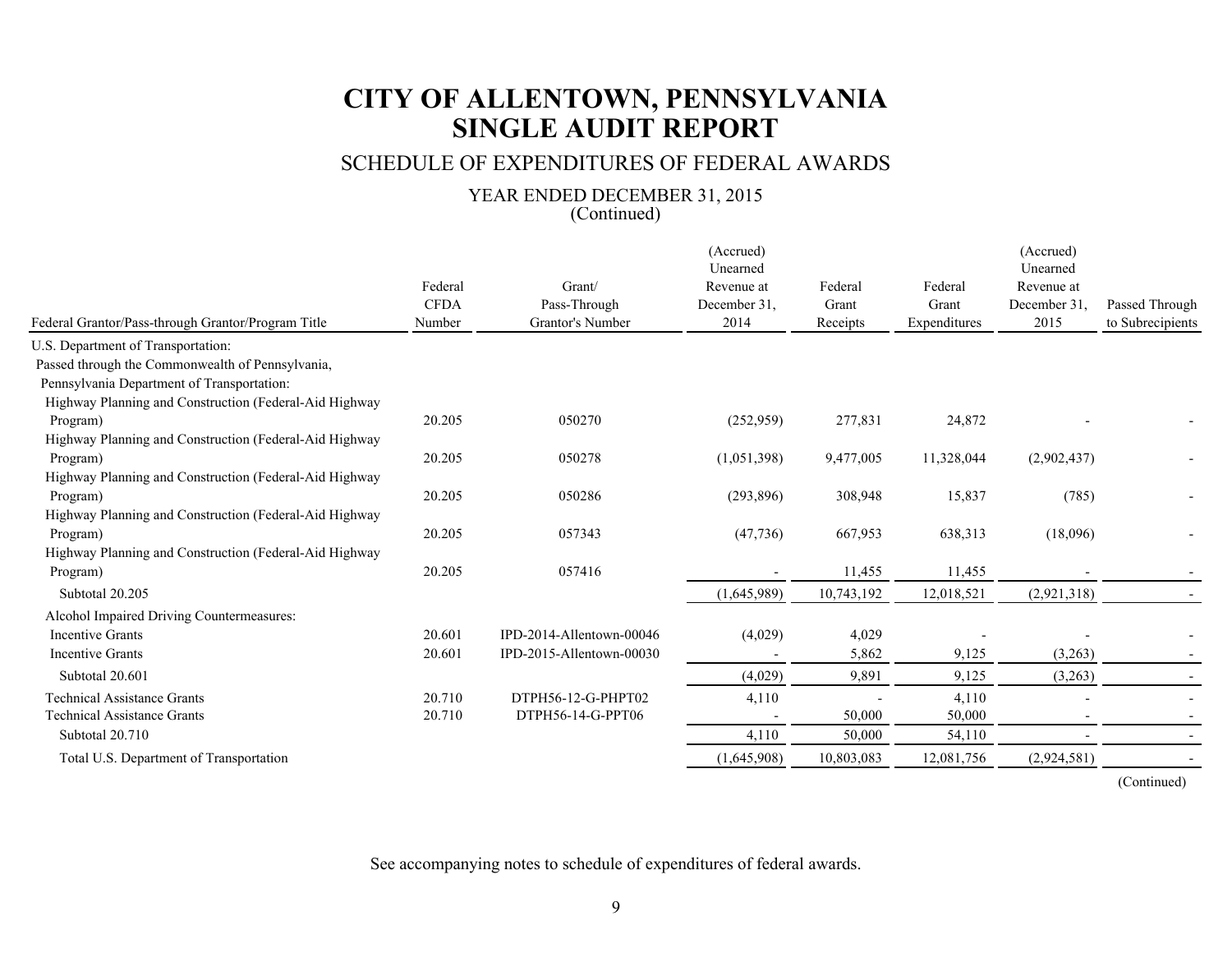# SCHEDULE OF EXPENDITURES OF FEDERAL AWARDS

#### YEAR ENDED DECEMBER 31, 2015 (Continued)

|                                                                                                            |             |                  | (Accrued)<br>Unearned |          |              | (Accrued)<br>Unearned |                  |
|------------------------------------------------------------------------------------------------------------|-------------|------------------|-----------------------|----------|--------------|-----------------------|------------------|
|                                                                                                            | Federal     | Grant/           | Revenue at            | Federal  | Federal      | Revenue at            |                  |
|                                                                                                            | <b>CFDA</b> | Pass-Through     | December 31.          | Grant    | Grant        | December 31.          | Passed Through   |
| Federal Grantor/Pass-through Grantor/Program Title                                                         | Number      | Grantor's Number | 2014                  | Receipts | Expenditures | 2015                  | to Subrecipients |
| U.S. Department of Environmental Protection:                                                               |             |                  |                       |          |              |                       |                  |
| Brownfields Assessment and Cleanup Cooperative                                                             |             |                  |                       |          |              |                       |                  |
| Agreements                                                                                                 | 66.818      | BF 983975-01-0   | (5,276)               | 363,724  | 359,167      | (719)                 | 352,326          |
| Total U.S. Department of Environmental Protection                                                          |             |                  | (5,276)               | 363,724  | 359,167      | (719)                 | 352,326          |
| U.S. Department of Health and Human Services:                                                              |             |                  |                       |          |              |                       |                  |
| Passed through the Commonwealth of Pennsylvania,                                                           |             |                  |                       |          |              |                       |                  |
| Pennsylvania Department of Health and Human Services:                                                      |             |                  |                       |          |              |                       |                  |
| Public Health Emergency Preparedness                                                                       | 93.069      | 4100062877 R1    | (26, 193)             | 121,994  | 95,801       |                       |                  |
| Public Health Emergency Preparedness                                                                       | 93.069      | 4100069761       |                       | 27,234   | 72,173       | (44, 939)             |                  |
| Subtotal 93.069                                                                                            |             |                  | (26, 193)             | 149,228  | 167,974      | (44, 939)             |                  |
| Hospital Preparedness Program (HPP) and Public Health<br>Emergency Preparedness (PHEP) Aligned Cooperative |             |                  |                       |          |              |                       |                  |
| Agreements                                                                                                 | 93.074      | 4100069761       |                       | 8,096    | 21,457       | (13,361)              |                  |
| Project Grants and Cooperative Agreements for                                                              |             |                  |                       |          |              |                       |                  |
| Tuberculosis Control Programs                                                                              | 93.116      | 4100065359       | (3,289)               | 5,771    | 4,558        | (2,076)               |                  |
| Immunization Cooperative Agreements                                                                        | 93.268      | 4100064386       | (25, 186)             | 104,558  | 155,755      | (76, 383)             |                  |
| National Bioterrorism Hospital Preparedness Program                                                        | 93.889      | 4100062877       | (1,971)               | 9,182    | 7,211        |                       |                  |
| National Bioterrorism Hospital Preparedness Program                                                        | 93.889      | 4100069761       |                       | 1,472    | 3,901        | (2, 429)              |                  |
| Subtotal 93.889                                                                                            |             |                  | (1, 971)              | 10,654   | 11,112       | (2, 429)              |                  |
| HIV Prevention Activities - Health Department Based                                                        | 93.940      | 4100060799       | (36, 198)             | 105,041  | 103,692      | (34, 849)             |                  |
|                                                                                                            |             |                  |                       |          |              |                       |                  |

(Continued)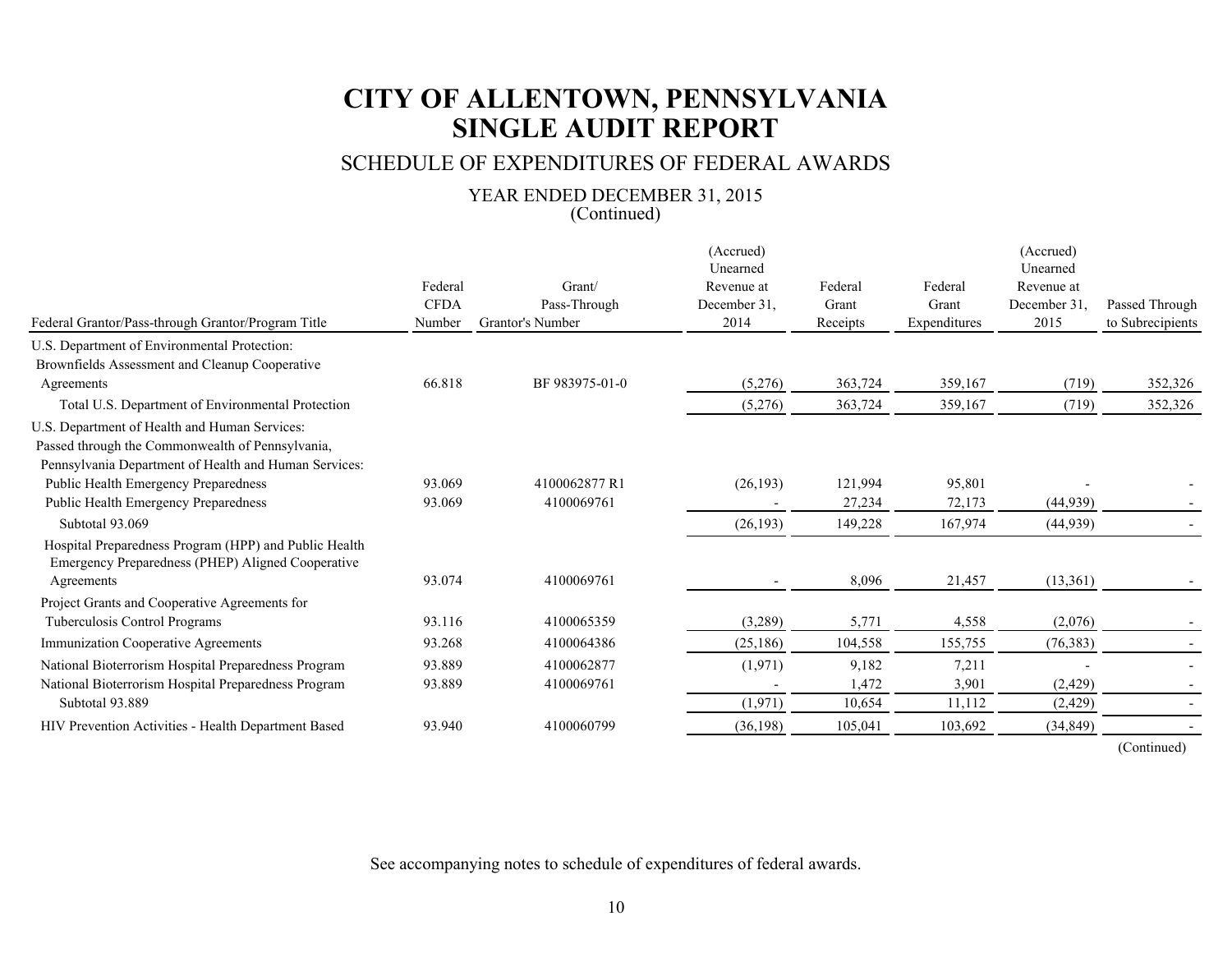# SCHEDULE OF EXPENDITURES OF FEDERAL AWARDS

#### YEAR ENDED DECEMBER 31, 2015 (Continued)

|                                                                |                        |                              | (Accrued)<br>Unearned      |                          |                  | (Accrued)<br>Unearned      |                  |
|----------------------------------------------------------------|------------------------|------------------------------|----------------------------|--------------------------|------------------|----------------------------|------------------|
|                                                                | Federal<br><b>CFDA</b> | Grant/<br>Pass-Through       | Revenue at<br>December 31. | Federal<br>Grant         | Federal<br>Grant | Revenue at<br>December 31. | Passed Through   |
| Federal Grantor/Pass-through Grantor/Program Title             | Number                 | <b>Grantor's Number</b>      | 2014                       | Receipts                 | Expenditures     | 2015                       | to Subrecipients |
| U.S. Department of Health and Human Services (cont'd):         |                        |                              |                            |                          |                  |                            |                  |
| Passed through the Commonwealth of Pennsylvania,               |                        |                              |                            |                          |                  |                            |                  |
| Pennsylvania Department of Health and Human Services (cont'd): |                        |                              |                            |                          |                  |                            |                  |
| Preventive Health Services Sexually Transmitted Diseases       |                        |                              |                            |                          |                  |                            |                  |
| Control                                                        | 93.977                 | 5H25PS001401-05              |                            | $\overline{\phantom{a}}$ | 3,605            | (3,605)                    | 3,605            |
| Preventive Health and Health Services Block Grant              | 93.991                 | 4100067119                   | (34, 779)                  | 222,592                  | 320,125          | (97, 533)                  |                  |
| Maternal and Child Health Services Block Grant to the States   | 93.994                 | 4100065680                   | (18, 318)                  | 80,122                   | 118,150          | (56, 346)                  |                  |
| Total U.S. Department of Health and Human Services             |                        |                              | (145, 934)                 | 686,062                  | 906,428          | (331, 521)                 | 3,605            |
| Federal Emergency Management Agency:                           |                        |                              |                            |                          |                  |                            |                  |
| Passed through the Commonwealth of Pennsylvania,               |                        |                              |                            |                          |                  |                            |                  |
| Pennsylvania Emergency Management Agency:                      |                        |                              |                            |                          |                  |                            |                  |
| Disaster Grants - Public Assistance (Presidentially            |                        |                              |                            |                          |                  |                            |                  |
| Declared Disasters)                                            | 97.036                 | FEMA-4025-DR-PA-077-02000-00 | (122, 658)                 | 145,287                  | 89,360           | (66, 731)                  |                  |
| Total Expenditures of Federal Awards                           |                        |                              | (3,039,575)                | 14,761,635<br>S.         | 16,509,670       | (4,752,831)                | 1,140,306<br>-8  |
|                                                                |                        |                              |                            |                          |                  |                            | (Concluded)      |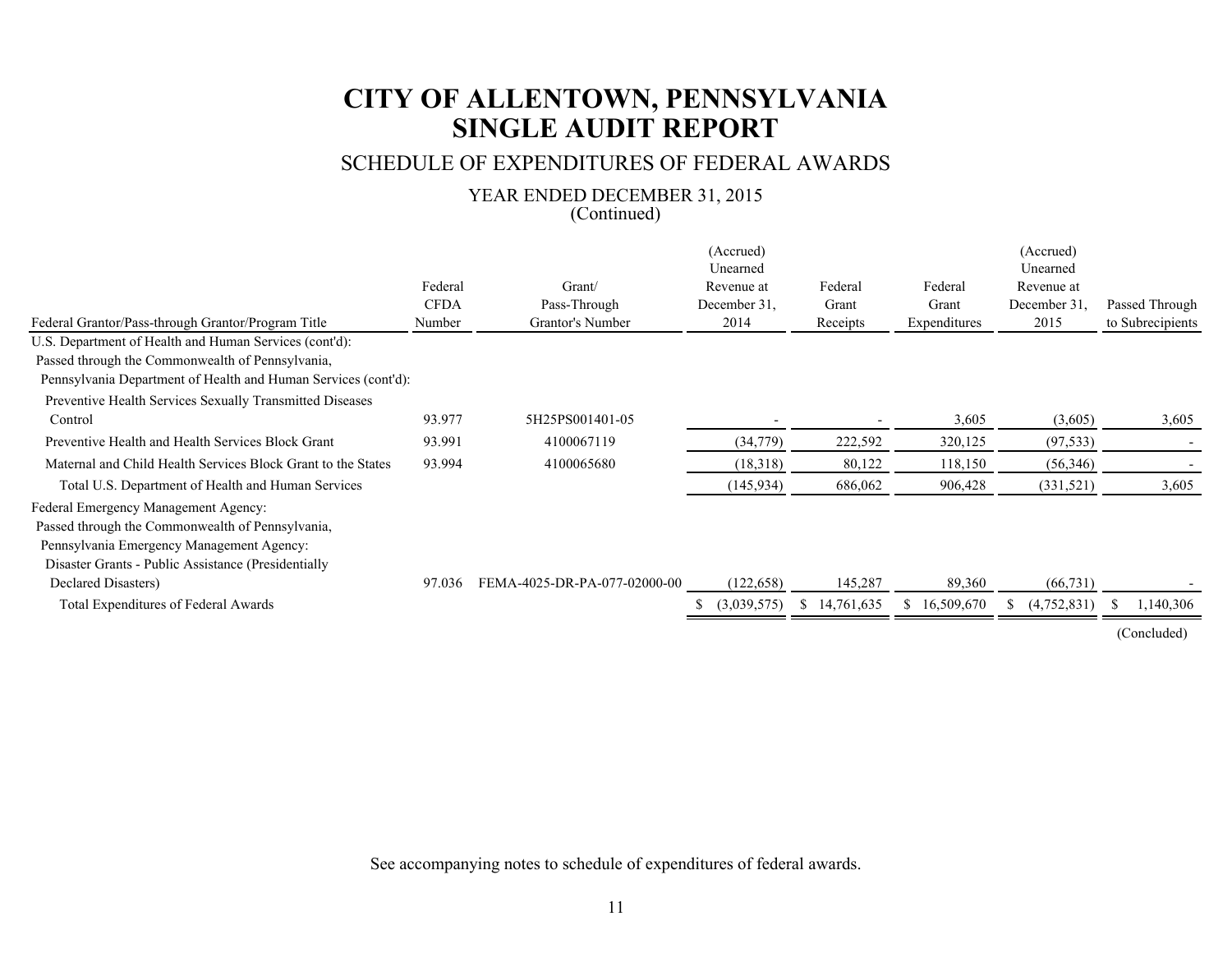# NOTES TO SCHEDULE OF EXPENDITURES OF FEDERAL AWARDS

### YEAR ENDED DECEMBER 31, 2015

## **1. BASIS OF ACCOUNTING**

The accompanying schedule of expenditures of federal awards (Schedule) presents the expenditures of all federal awards programs of the City of Allentown, Pennsylvania (City) using the modified accrual basis of accounting.

# **2. RELATIONSHIP TO BASIC FINANCIAL STATEMENTS**

The information in this Schedule is presented in accordance with the requirements of Title 2 U.S. *Code of Federal Regulations* Part 200, *Uniform Administrative Requirements, Cost Principles, and Audit Requirements for Federal Awards* (Uniform Guidance). Therefore, some amounts presented in this schedule may differ from amounts presented in, or used in the preparation of, the City's basic financial statements.

Such expenditures are recognized following, as applicable, either the cost principles in the U.S. Office of Management and Budget Circular A-133, *Audits of States, Local Governments, and Non-Profit Organizations*, or the cost principles contained in the Uniform Guidance, wherein certain types of expenditures are not allowable or are limited as to reimbursement.

The City has elected not to use the 10-percent de minimis indirect cost rate allowed under the Uniform Guidance.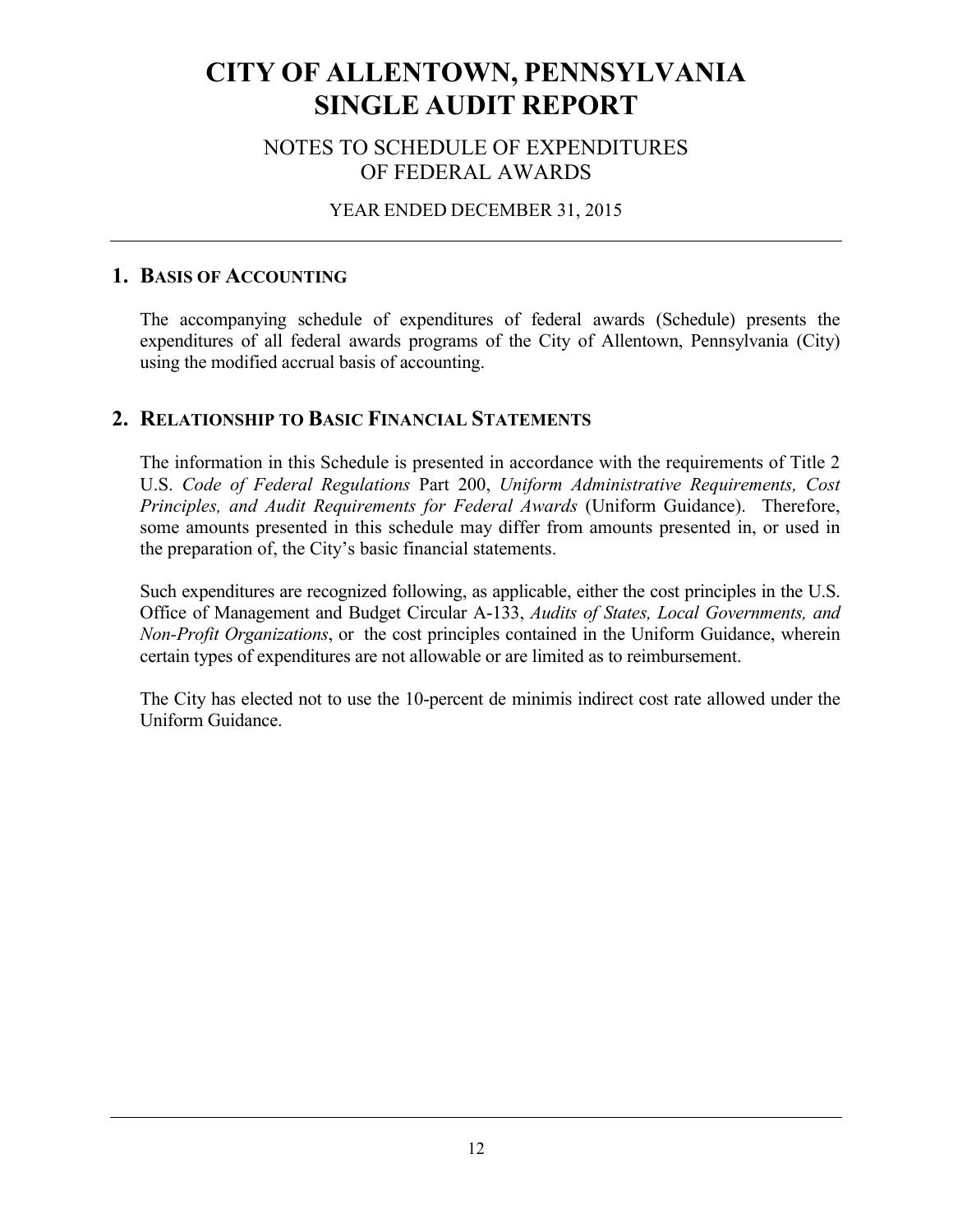# SCHEDULE OF FINDINGS AND QUESTIONED COSTS

# YEAR ENDED DECEMBER 31, 2015

## I. Summary of Audit Results

- 1. Type of auditor's report issued: Unmodified
- 2. Internal control over financial reporting:

Material weakness(es) identified?  $\boxtimes$  yes  $\Box$  no Significant deficiency(ies) identified that are not considered to be material weakness(es)?  $\Box$  yes  $\boxtimes$  none reported

- 3. Noncompliance material to financial statements noted?  $\boxtimes$  yes  $\Box$  no
- 4. Internal control over major programs:

Material weakness(es) identified?  $\boxtimes$  yes  $\Box$  no Significant deficiency(ies) identified that are not considered to be material weakness(es)?  $\Box$  yes  $\boxtimes$  none reported

- 5. Type of auditor's report issued on compliance for major programs: Qualified
- 6. Any audit findings disclosed that are required to be reported in accordance with Uniform Guidance?  $\boxtimes$  yes  $\Box$  no
- 7. Major Programs:

| <b>CFDA</b> Numbers | Name of Federal Program                                               |
|---------------------|-----------------------------------------------------------------------|
| 14 218              | <b>Community Development Block</b>                                    |
|                     | <b>Grants/Entitlement Grants</b>                                      |
| 16.710              | Public Safety Partnership and                                         |
| 20.205              | <b>Community Policing Grants</b><br>Highway Planning and Construction |

- 8. Dollar threshold used to distinguish between type A and type B programs: \$750,000
- 9. Auditee qualified as low-risk auditee?  $\Box$  ves  $\boxtimes$  no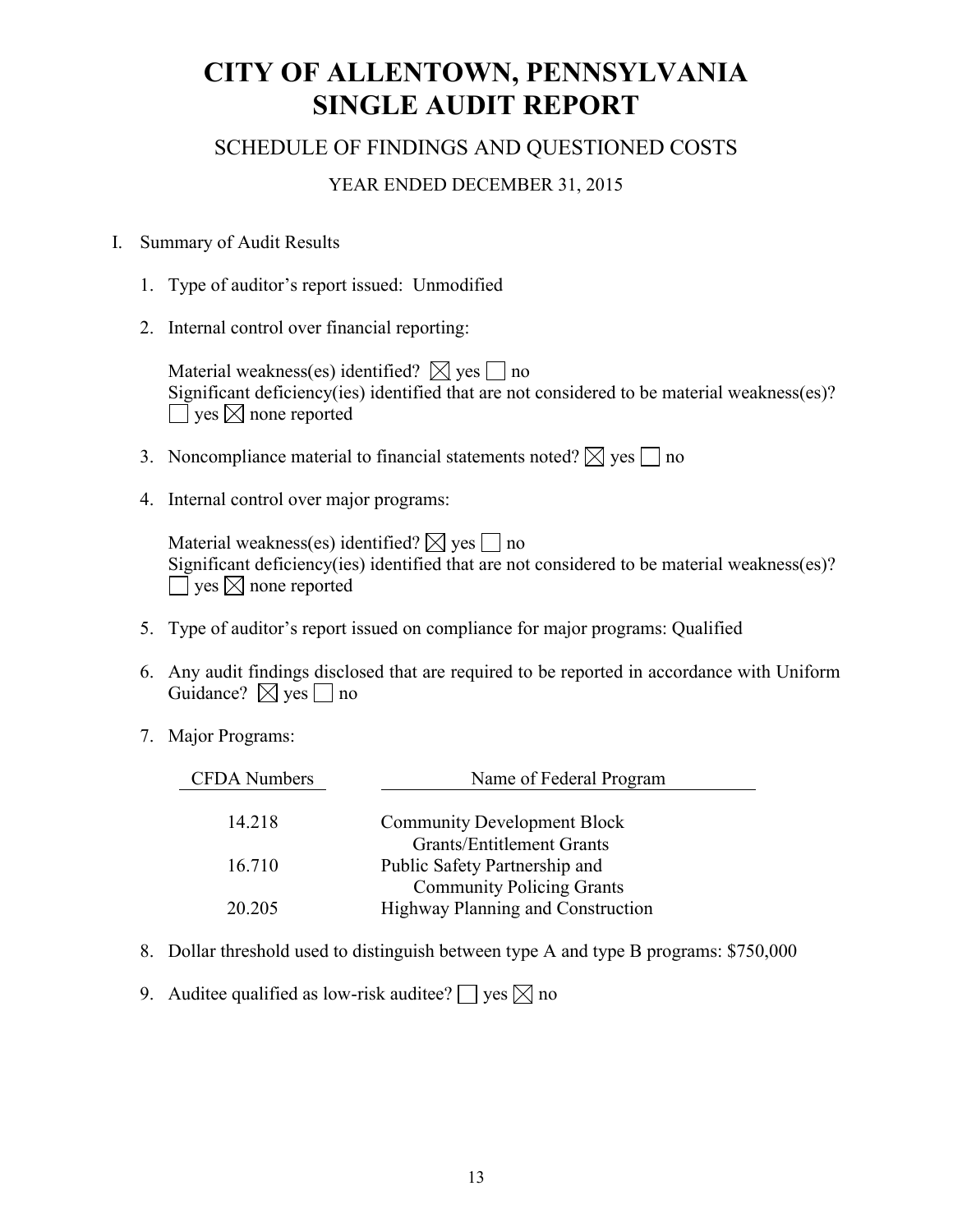# SCHEDULE OF FINDINGS AND QUESTIONED COSTS

## YEAR ENDED DECEMBER 31, 2015

II. Findings related to the financial statements which are required to be reported in accordance with GAGAS

### **Finding 2015-001: Financial Reporting**

### **Repeat Finding – See Finding 2014-001.**

*Condition:* During the audit process, various material adjustments were proposed to the City of Allentown, Pennsylvania (City) records by the auditors. These adjustments were necessary to correct the City's recording of receivables, capital assets, payables, revenues, expenditures/expenses, interfund activity, and the new debt issuance in several of the funds.

*Criteria:* The City should have the ability to produce its financial statements in accordance with accounting principles generally accepted in the United States of America applicable to governmental entities (GAAP).

*Cause:* Transactions were not recorded and/or improperly recorded.

*Effect:* Prior to the proposed adjustments, the financial records of the City did not reflect materially accurate financial balances or activity.

*Questioned Costs*: This finding does not result in questioned costs.

*Recommendation:* The City should ensure that internal control procedures over financial reporting are sufficient to identify and record all material transactions.

*Management's Response:* The City will take this recommendation and put formal procedures in place. In addition, the City will see that staff receives proper training on automated systems in place.

#### **Finding 2015-002: Schedule of Expenditures of Federal Awards**

*Condition:* The City was unable to provide an accurate schedule of expenditures of federal awards for the year ended December 31, 2015. The amount reported as federal expenditures for the Highway Planning and Construction program grant number 05278 was understated by \$927,299 and the amount reported as passed through to subrecipients for the Community Development Block Grants/Entitlement Grants program was overstated by \$793,806.

*Criteria:* Uniform Guidance, Section 200.510(b) requires the auditee to prepare a schedule of expenditures of federal awards for the period covered by the auditee's financial statements,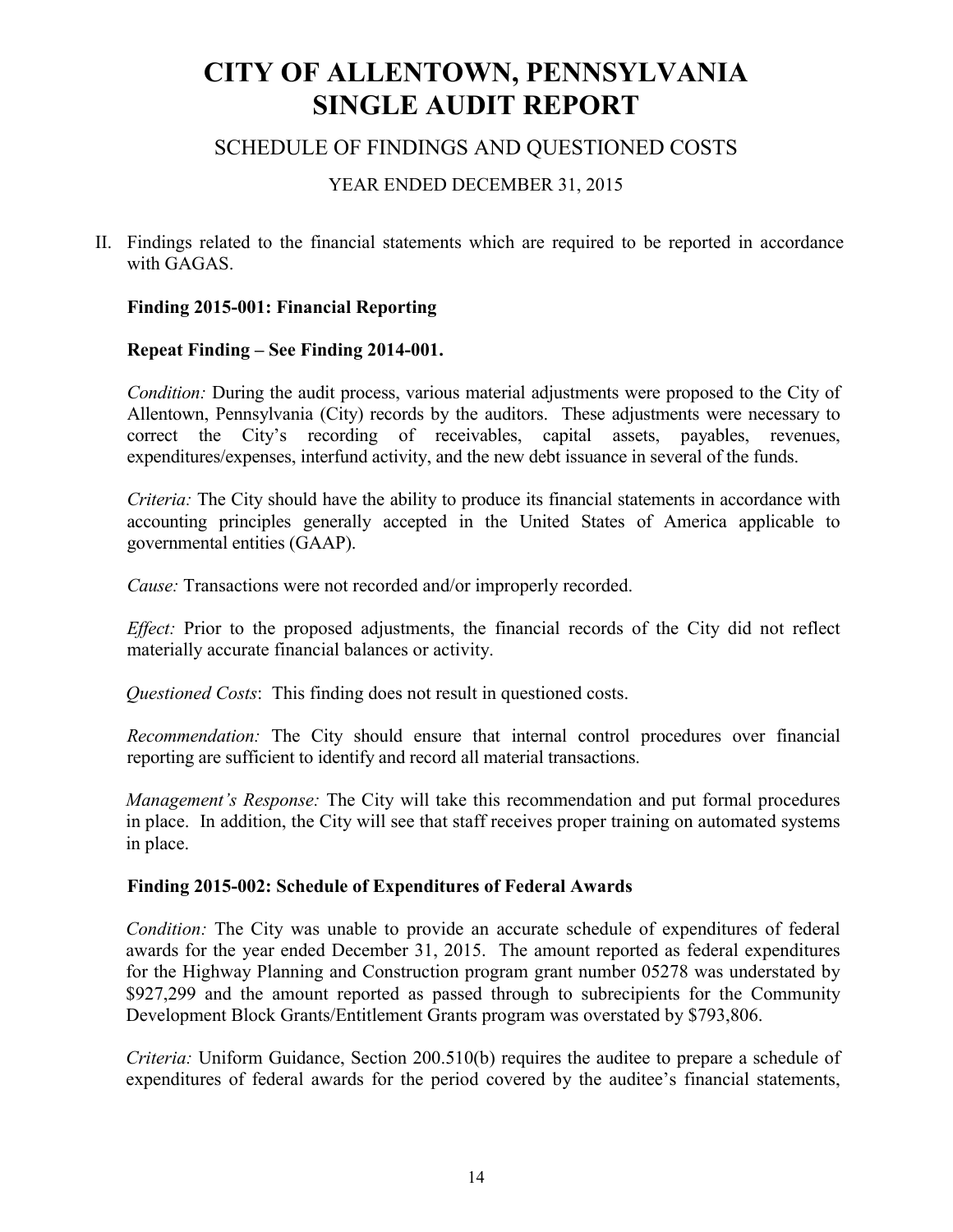# SCHEDULE OF FINDINGS AND QUESTIONED COSTS

### YEAR ENDED DECEMBER 31, 2015

which includes all federal awards expended during the year and all federal awards passed through to subrecipients.

*Cause:* The City does not have adequate procedures in place to ensure that the schedule of expenditures of federal awards includes all federal money that was expended during the year. Due to new compliance requirements under the Uniform Guidance, the City did not have adequate procedures in place to ensure the amount of federal expenditures passed through to subrecipients on the schedule of expenditures of federal awards during the year was accurate.

*Effect:* The schedule of expenditures of federal awards provided for the audit was not an accurate summary of federal expenditures or an accurate summary of federal expenditures passed through to subrecipients.

*Questioned Costs*: This finding does not result in questioned costs.

*Recommendation:* We recommend that the City implement procedures to ensure that all federal expenditures are included on the schedule of expenditures of federal awards and that the accurate amount of federal expenditures passed through to subrecipients is included on the schedule of expenditures of federal awards.

*Management's Response:* The City will take this recommendation and put formal procedures in place to accommodate the new compliance requirements under the Uniform Guidance.

III. Findings and questioned costs for federal awards.

#### **Finding 2015-003: Cash Management**

#### **Repeat Finding – See Finding 2014-002**

U.S. Department of Transportation – Passed through the Commonwealth of Pennsylvania, Pennsylvania Department of Transportation – Highway Planning and Construction (Federal-Aid Highway Program) (CFDA #20.205)

*Condition:* Eight of the eighteen reimbursement requests selected for testing under the Highway Planning and Construction program contained invoices for allowable costs that were not paid to vendors within ten calendar days of the date of receipt from the Commonwealth of Pennsylvania (Commonwealth).

*Criteria:* The General Reimbursement Agreements for Federal-Aid Highway Projects entered into with the Commonwealth, acting through the Pennsylvania Department of Transportation,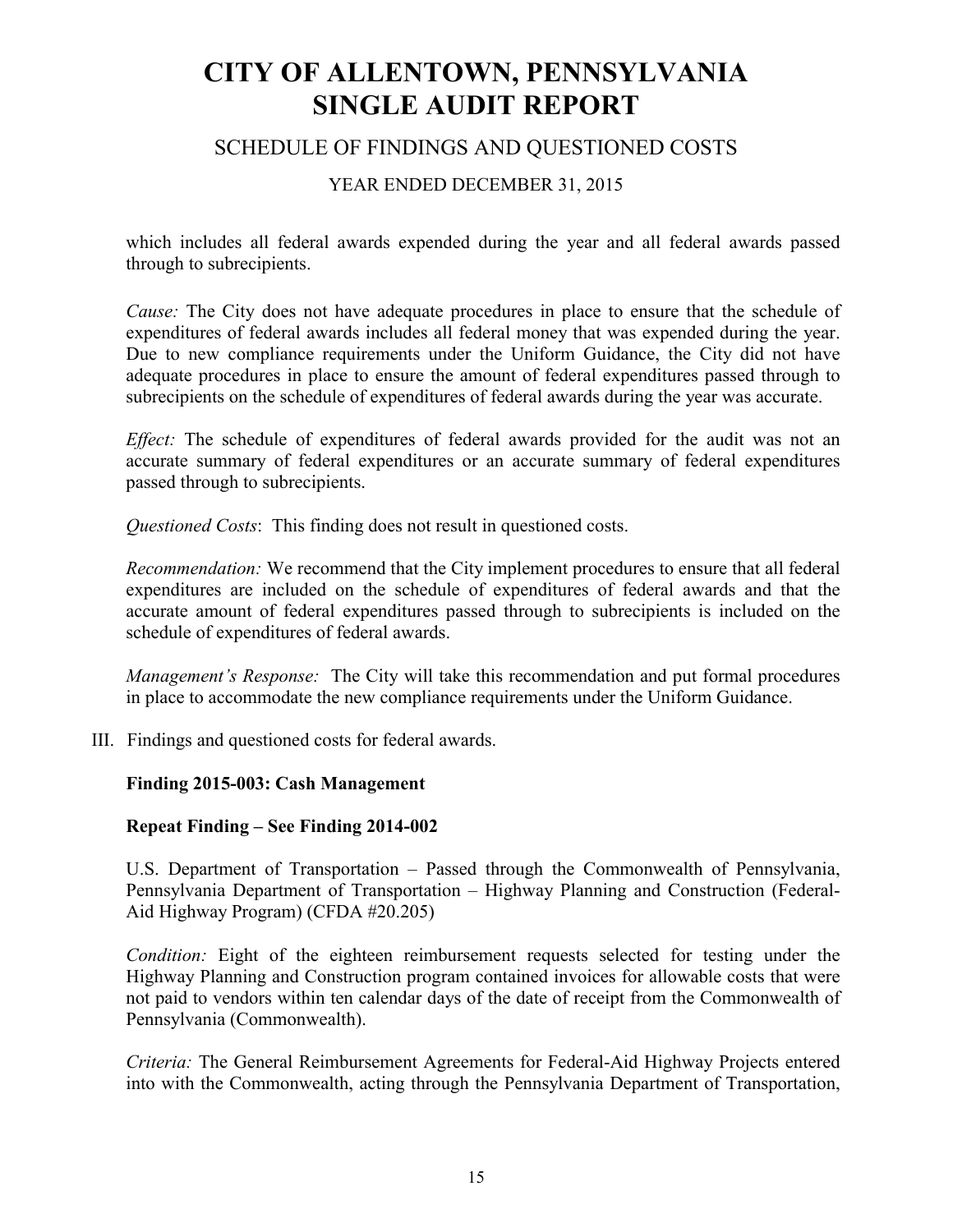# SCHEDULE OF FINDINGS AND QUESTIONED COSTS

YEAR ENDED DECEMBER 31, 2015

require the City to pay the consultants and contractors within ten calendar days of the date of the Commonwealth's remittance.

The U.S. Office of Management and Budget (OMB) *Compliance Supplement* states that when funds are received, recipients must follow procedures to minimize the time elapsing between the receipt of funds and disbursement to vendors.

*Cause:* The City does not have controls in place to ensure that invoices are paid in accordance with the General Reimbursement Agreements or the OMB *Compliance Supplement*.

*Effect:* The City is not in compliance with cash management requirements. Failure to comply with grant award requirements could jeopardize future funding.

*Questioned Costs*: This finding does not result in questioned costs.

*Recommendation:* The City should establish controls to minimize the time elapsing between the receipt of federal funds and disbursements to vendors (defined as ten calendar days by the Pennsylvania Department of Transportation).

*Management's Response:* The City understands the importance of complying with cash management requirements relating to General Reimbursement Agreements for Federal-Aid Highway Projects entered into with the Commonwealth acting through the Pennsylvania Department of Transportation. The City will review its current procedures and establish additional controls to comply with the grant award requirements.

### **Finding 2015-004: Earmarking**

U.S. Department of Housing and Urban Development – Community Development Block Grants/Entitlement Grants (CFDA #14.218)

*Condition:* The City did not expend at least 70% of the grant award for grant B-13-MC-42- 0002 in three years. For the first three years of this grant, the City expended approximately 28% of the grant award.

*Criteria:* Pursuant to 24 CFR sections 570.200(a)(3) and 5770.208(a), not less than 70% of the grant funds must be used over a period of up to three years, as specified by the grantee in its certification, for activities that benefit low- and moderate-income persons.

*Cause:* There were not adequate procedures in place to ensure that the allotted earmarking percentages were met.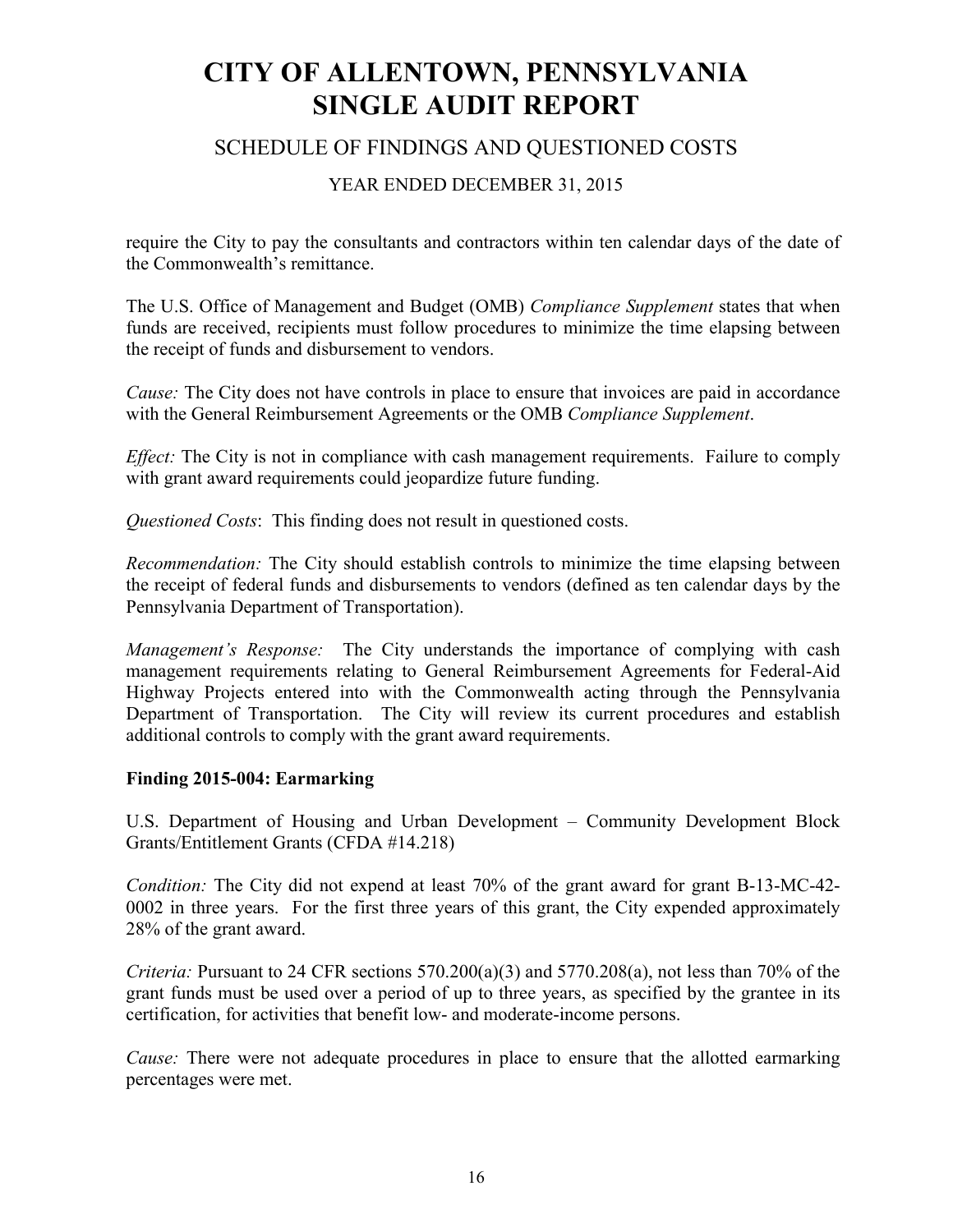# SCHEDULE OF FINDINGS AND QUESTIONED COSTS

YEAR ENDED DECEMBER 31, 2015

*Effect:* The City is not in compliance with earmarking requirements. Failure to comply with grant award requirements could jeopardize future funding.

*Questioned Costs*: This finding does not result in questioned costs.

*Recommendation:* We recommend that the City implement procedures to periodically evaluate the amounts expended for each grant award to ensure that at least 70% of the grant award is expended within three years.

*Management's Response:* The City will take this recommendation and establish protocols to ensure all timeliness requirements are met. These protocols will include monthly expenditure meetings and more frequent re-programming of funds for projects which have been completed with funds remaining and/or stalled projects.

### **Finding 2015-005: Reporting – Section 3 Summary Report**

U.S. Department of Housing and Urban Development – Community Development Block Grants/Entitlement Grants (CFDA #14.218)

*Condition:* The City did not complete Form HUD 60002, *Section 3 Summary Report, Economic Opportunities for Low- and Very Low-Income Persons* for the year ended December 31, 2015.

*Criteria:* Pursuant to 24 CFR sections 135.3(a)(1) and 135.90, each recipient that administers covered public and Indian housing assistance, regardless of the amount expended, and each recipient that administers covered housing and community development assistance in excess of \$200,000 in a program year, must submit Form HUD 60002 information using the Section 3 Summary Reporting System.

*Cause:* The City does not have procedures in place to ensure that Form HUD 60002 is completed and submitted in accordance with federal reporting requirements.

*Effect:* The City did not file the Form HUD 60002 for the year ended December 31, 2015, as required. This report is a required submission and omission of the report could jeopardize future funding.

*Questioned Costs*: This finding does not result in questioned costs.

*Recommendation:* We recommend that the City implement procedures to ensure that all required reports are completed.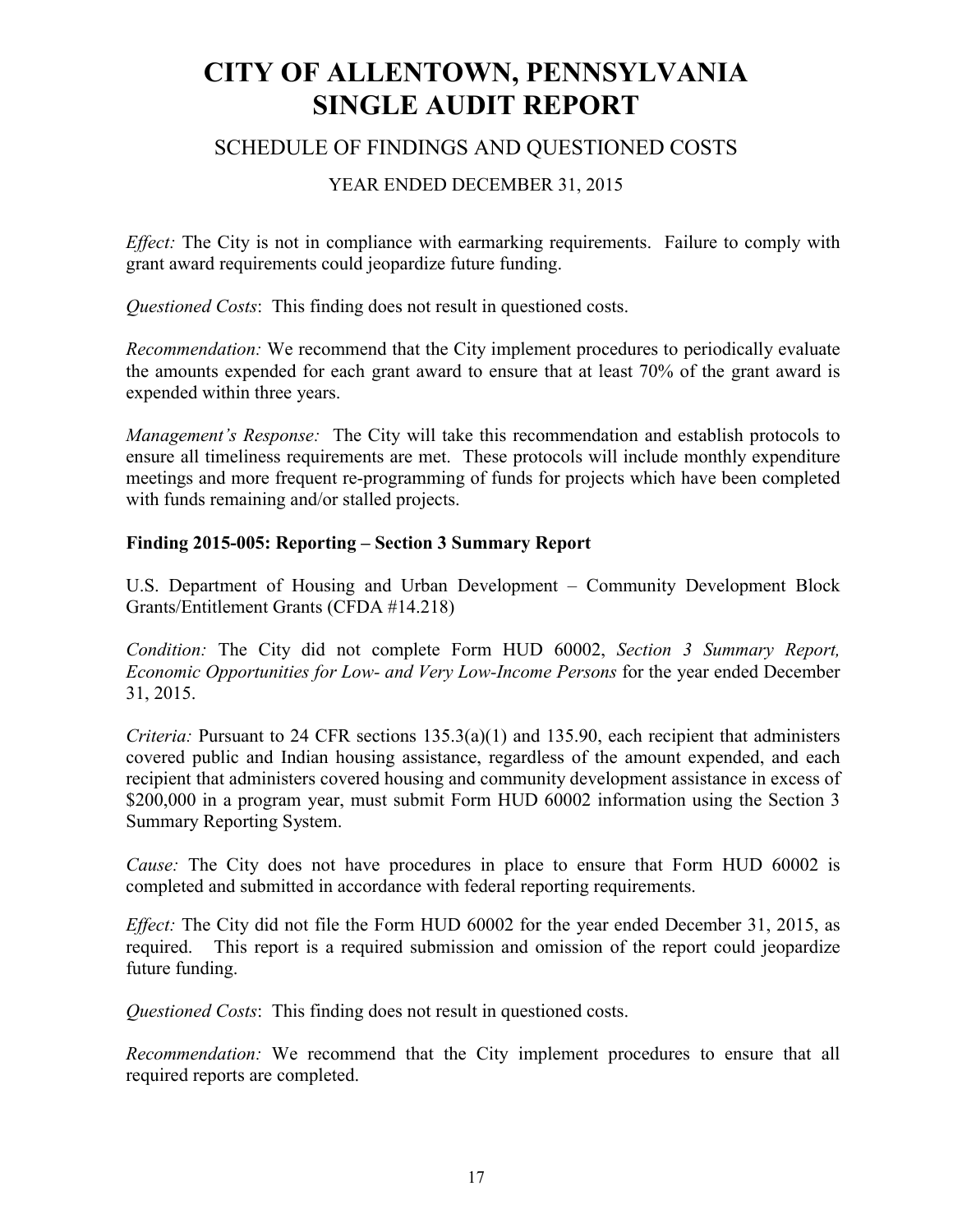# SCHEDULE OF FINDINGS AND QUESTIONED COSTS

YEAR ENDED DECEMBER 31, 2015

*Management's Response:* The City will take this recommendation and review current procedures and implement revised procedures based on the filing requirements.

#### **Finding 2015-006: Reporting – Federal Financial Report**

U.S. Department of Housing and Urban Development – Community Development Block Grants/Entitlement Grants (CFDA #14.218)

*Condition:* The City did not report accurate information on the Federal Financial Reports on any of the four quarters selected for testing.

*Criteria:* The Federal Financial Report should reflect the accurate amount of cash receipts and program income. The Federal Financial Report requires the amount of cash receipts and program income to be reported separately.

*Cause:* Adequate review for the accuracy of cash receipts and program income included on the Federal Financial Reports was not performed.

*Effect:* The data on the Federal Financial Reports for four quarters selected for testing was not cumulative and, therefore, did not encompass the total cash receipts and total program income to date.

*Questioned Costs*: This finding does not result in questioned costs.

*Recommendation:* We recommend that the City implement procedures to ensure that all reports are accurately prepared and are reviewed and approved by an individual, other than the preparer, who is knowledgeable of the reporting requirements.

*Management's Response:* The City will take this recommendation and review current procedures and implement revised procedures based on the filing requirements.